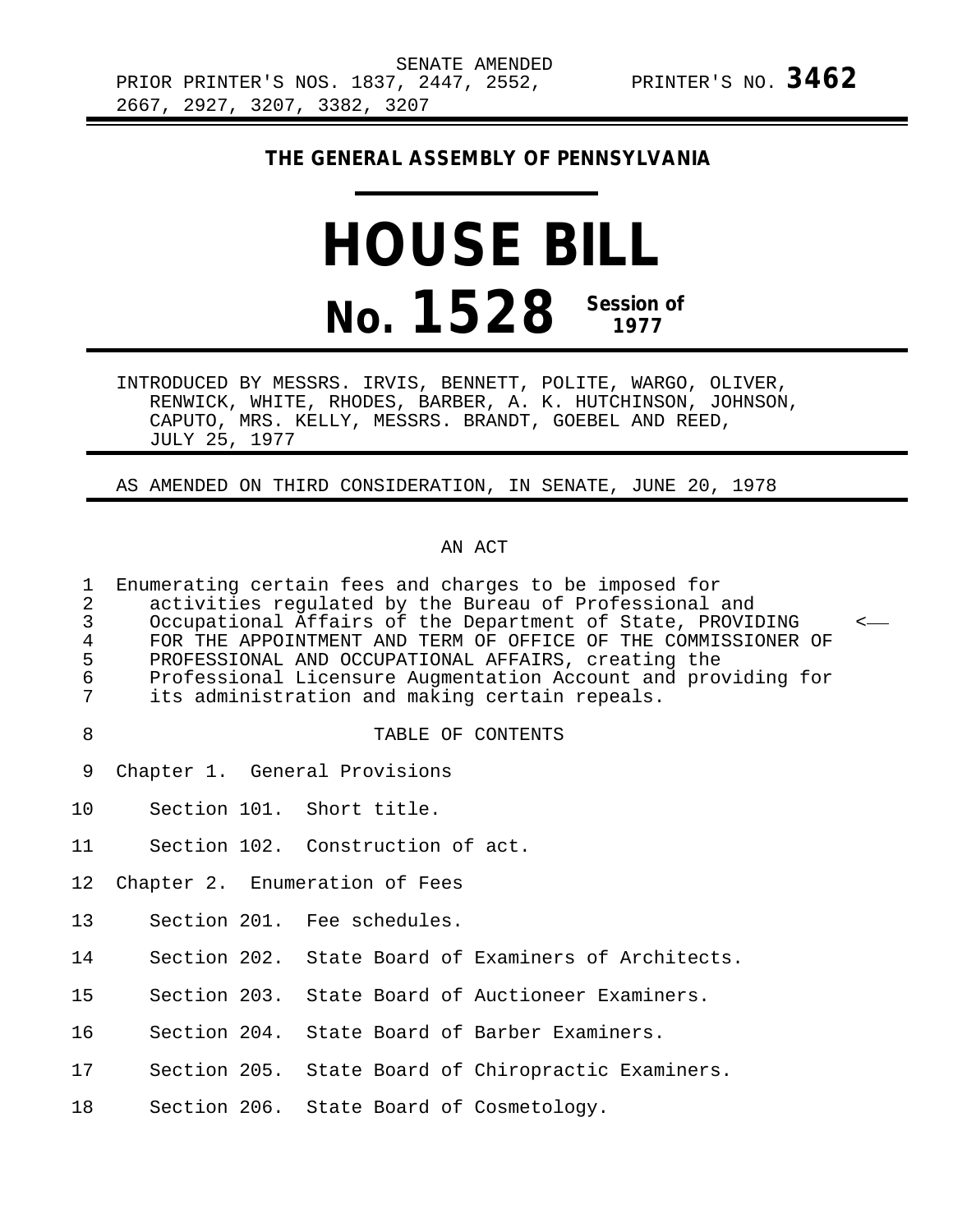| 30     |                              | Chapter 4. Review of boards and commissions.                              | ≺ |
|--------|------------------------------|---------------------------------------------------------------------------|---|
| 29     | Section 305.                 | Transitional provisions.                                                  |   |
| 28     | Section 304.                 | Savings provision.                                                        |   |
| 27     | Section 303.                 | Budget preparation.                                                       |   |
| 26     | Section 302.                 | Appropriations from account.                                              |   |
| 25     |                              | Section 301. Professional Licensure Augmentation Account.                 |   |
| 24     |                              | Chapter 3. Disposition of Funds                                           |   |
| 23     | Section 227.                 | Duplicate certificate.                                                    |   |
| 22     | Section 226.                 | Duplicate license.                                                        |   |
| 21     | Section 225.                 | Late renewal.                                                             |   |
| 20     |                              | Section 224. Collection.                                                  |   |
| 19     |                              | Section 223. State Board of Veterinary Medical Examiners.                 |   |
| 18     | Section 222.                 | State Real Estate Commission.                                             |   |
| 17     | Section 221.                 | State Board of Psychologist Examiners.                                    |   |
| 16     | Section 220.                 | State Board of Examiners of Public Accountants.                           |   |
| 15     |                              | Engineers.                                                                |   |
| 14     | Section 219.                 | State Registration Board for Professional                                 |   |
| 13     | Section 218.                 | State Board of Podiatry Examiners.                                        |   |
| 12     | Section 217.                 | State Board of Physical Therapy Examiners.                                |   |
| 11     | Section 216.                 | State Board of Pharmacy.                                                  |   |
| 10     |                              | Section 215. State Board of Osteopathic Examiners.                        |   |
| 9      |                              | Section 214. State Board of Optometrical Examiners.                       |   |
| 8      |                              | Administrators.                                                           |   |
| 6<br>7 | Section 213.                 | State Board of Examiners of Nursing Home                                  |   |
| 5      | Section 212.                 | State Board of Motor Vehicle Salesmen.<br>State Board of Nurse Examiners. |   |
| 4      | Section 210.<br>Section 211. | State Board of Medical Education and Licensure.                           |   |
| 3      | Section 209.                 | State Board of Landscape Architects.                                      |   |
| 2      | Section 208.                 | State Board of Funeral Directors.                                         |   |
| 1      |                              | Section 207. State Dental Council and Examining Board.                    |   |
|        |                              |                                                                           |   |

19770H1528B3462 - 2 -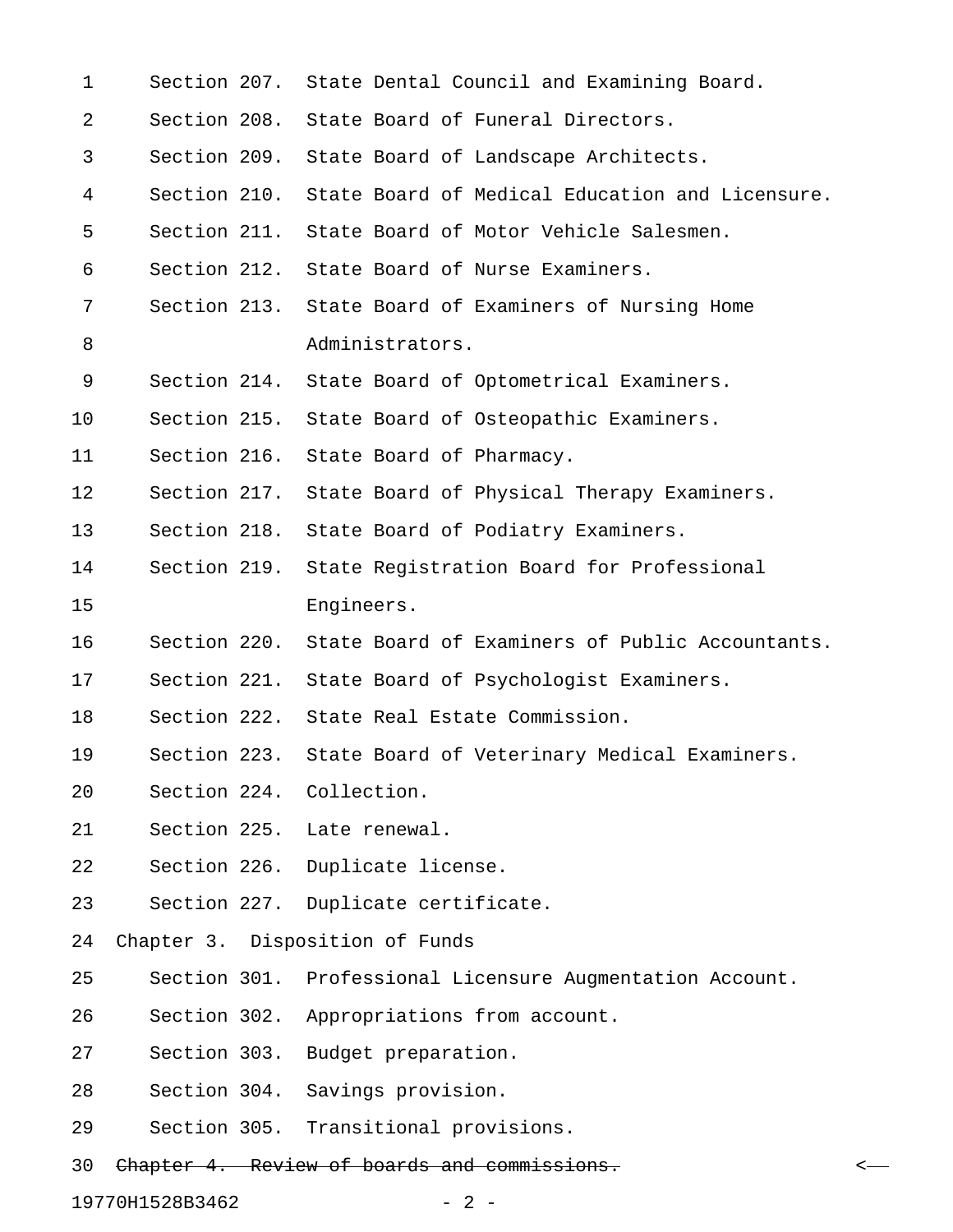| $\mathbf 1$ | Section 401. Termination of boards, commissions of the           |                          |
|-------------|------------------------------------------------------------------|--------------------------|
| 2           | Bureau of Professional and Occupational                          |                          |
| 3           | <del>Affairs.</del>                                              |                          |
| 4           | Section 402. Terms of office for members of boards,              |                          |
| 5           | councils, commissions and agencies.                              |                          |
| 6           | Section 403. Transitional termination provisions.                |                          |
| 7           | Section 404. Continuation or reestablishment of boards,          |                          |
| 8           | councils, commissions and agencies.                              |                          |
| 9           | Chapter $\frac{5}{2}$ 4. Repeals                                 | <—                       |
| 10          | Section 501. 401. Specific repeals.                              | <—                       |
| 11          | Section 502. 402. General repeal.                                | <u>&lt;—</u>             |
| 12          | Chapter 6. 5. Miscellaneous Provisions                           | $\overline{\phantom{a}}$ |
| 13          | Section 601. 501. Savings clause.                                | $\overline{\phantom{a}}$ |
| 14          | Section 602. 502. Effective date.                                | <—                       |
| 15          | The General Assembly of the Commonwealth of Pennsylvania         |                          |
| 16          | hereby enacts as follows:                                        |                          |
| 17          | CHAPTER 1                                                        |                          |
| 18          | GENERAL PROVISIONS                                               |                          |
| 19          | Section 101. Short title.                                        |                          |
| 20          | This act shall be known and may be cited as the "Bureau of       |                          |
| 21          | Professional and Occupational Affairs Fee Act."                  |                          |
| 22          | Section 102. Construction of act.                                |                          |
| 23          | This act contains an enumeration of certain fees charged by      |                          |
| 24          | various boards and commissions within the Bureau of Professional |                          |
| 25          | and Occupational Affairs. Some of the fees contained herein      |                          |
| 26          | represent increases or decreases from existing charges while     |                          |
| 27          | others represent the current fees in effect on the effective     |                          |
| 28          | date of this act. It is the intent of the General Assembly, and  |                          |
| 29          | this act shall be so construed, that the fees herein set forth   |                          |
| 30          | shall be those charged by the various agencies on the effective  |                          |
|             | 19770H1528B3462<br>$-3 -$                                        |                          |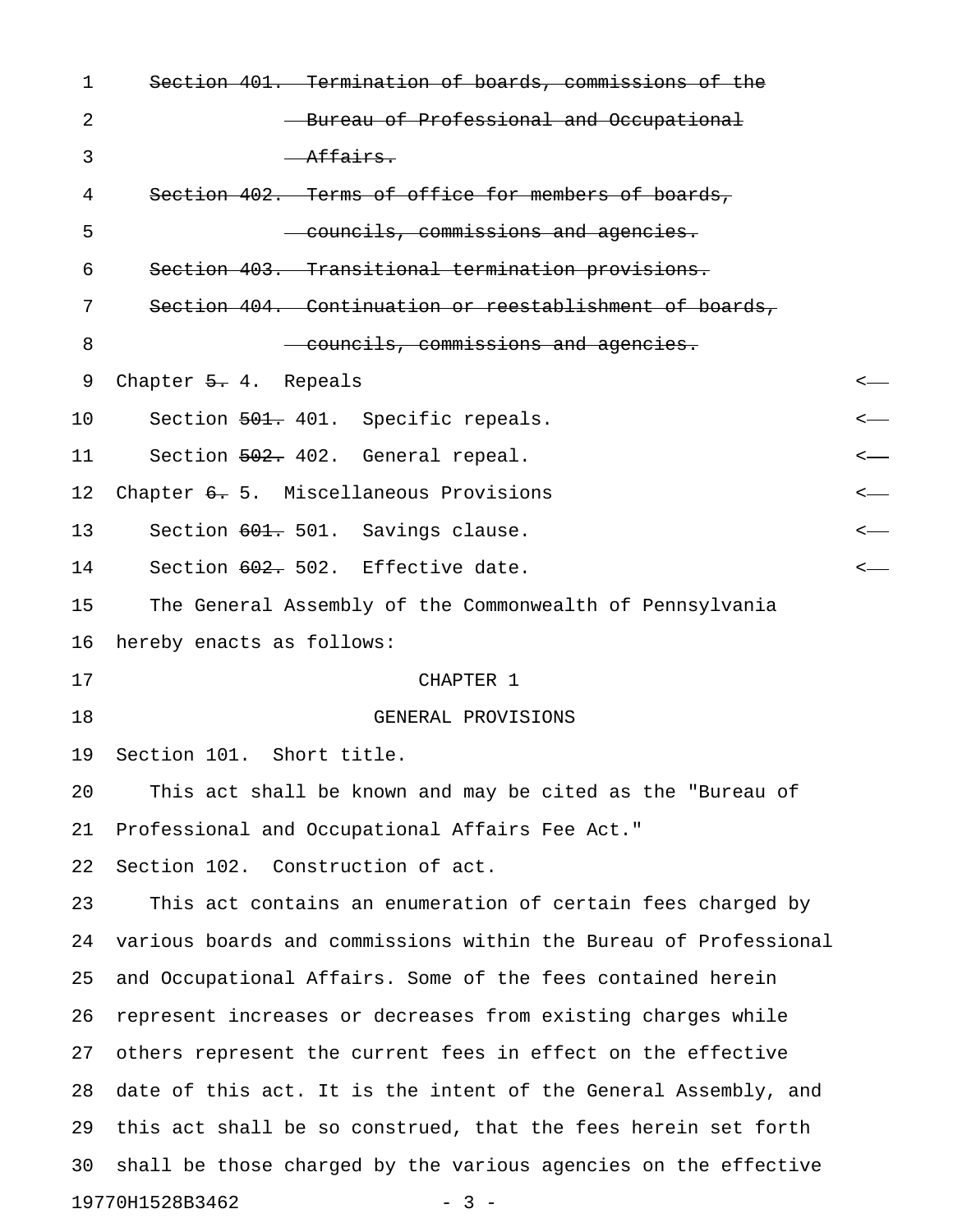| $\mathbf 1$ |          | date of this act. Further, the fact that a particular fee        |               |
|-------------|----------|------------------------------------------------------------------|---------------|
| 2           |          | currently in effect is not enumerated in this act shall not      |               |
| 3           |          | effect the validity of such fee.                                 |               |
| 4           |          | CHAPTER <sub>2</sub>                                             |               |
| 5           |          | ENUMERATION OF FEES                                              |               |
| 6           |          | Section 201. Fee schedules.                                      |               |
| 7           |          | The fees for the following activities regulated by the boards    |               |
| 8           |          | and commissions within the Bureau of Professional and            |               |
| 9           |          | Occupational Affairs of the Department of State shall be as      |               |
| 10          |          | specified in this chapter until such time as they are changed by |               |
| 11          |          | law or by the appropriate agency authorized to make such         |               |
| 12          | changes. |                                                                  |               |
| 13          |          | Section 202. State Board of Examiners of Architects.             |               |
| 14          |          | Activity                                                         | Fee           |
| 15          | (1)      | Examination or certificate of qualifications                     |               |
| 16          |          | and registration fee - architect                                 | \$50.00       |
| 17          | (2)      | Examination fee to change from "registered                       |               |
| 18          |          | by exemption" to "registered by examination"                     |               |
| 19          |          | - Senior Certificate National Council of                         |               |
| 20          |          | Architectural Registration Boards                                | 10.00         |
| 21          | (3)      | Biennial renewal license fee - architect                         | 25.00         |
| 22          | (4)      | Renewal of architect license within one                          |               |
| 23          |          | year of expiration                                               | 10.00         |
| 24          | (5)      | Issuance of new certificate after six-month                      |               |
| 25          |          | period following revocation of certificate                       |               |
| 26          |          | of qualification to practice architecture                        | 10.00         |
| 27          |          |                                                                  | (plus costs   |
| 28          |          |                                                                  | of revocation |
| 29          |          |                                                                  | expenses of   |
| 30          |          |                                                                  | board)        |

19770H1528B3462 - 4 -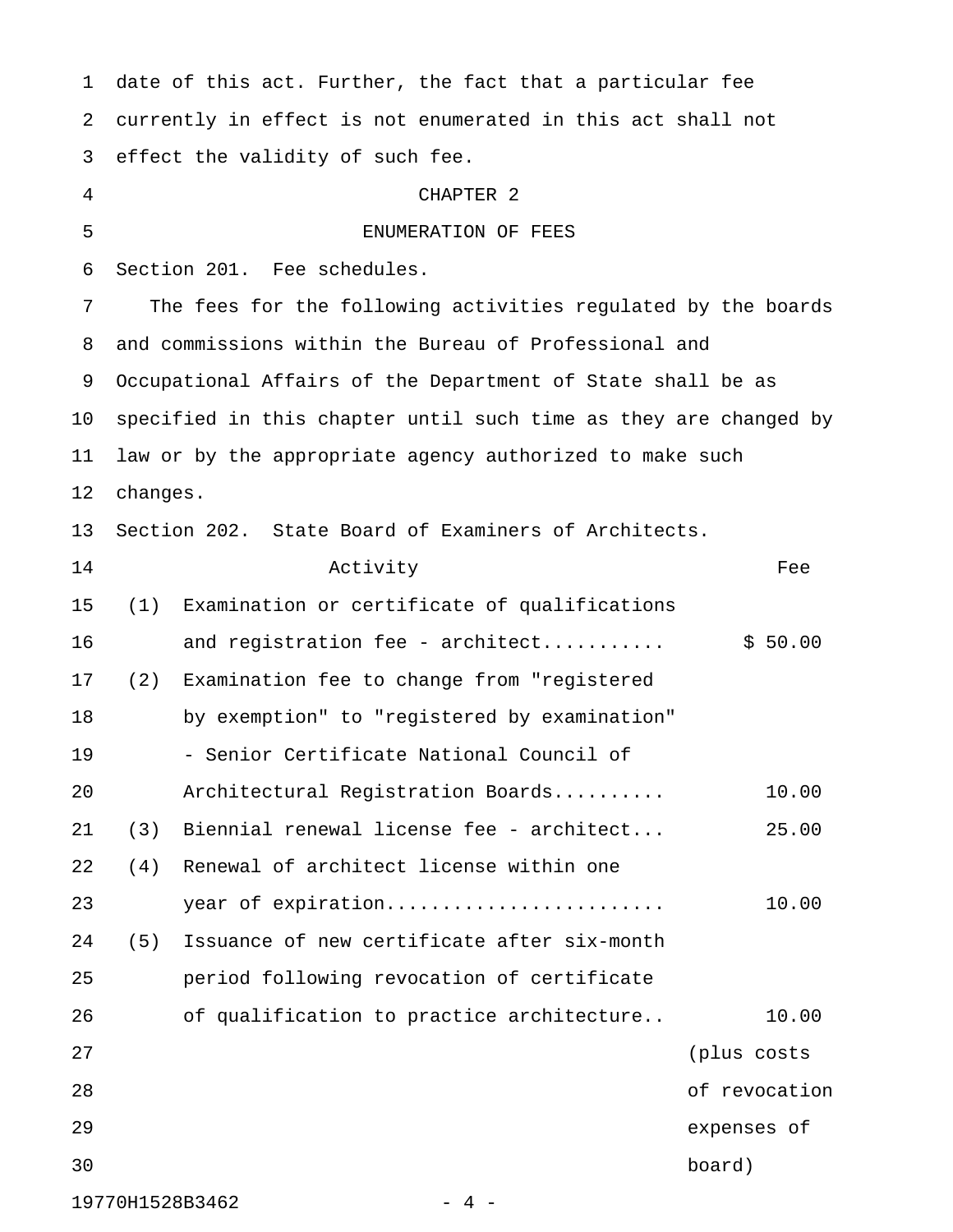| $\mathbf 1$    |      | Section 203. State Board of Auctioneer Examiners. |         |
|----------------|------|---------------------------------------------------|---------|
| $\overline{2}$ |      | Activity                                          | Fee     |
| 3              | (1)  | Examination fee for auctioneer's license          | \$25.00 |
| 4              | (2)  | Issuance of certificate of biennial regis-        |         |
| 5              |      | tration - auctioneer                              | 50.00   |
| 6              | (3)  | Examination for apprentice auctioneer's           |         |
| 7              |      |                                                   | 10.00   |
| 8              | (4)  | Issuance of registration certificate -            |         |
| 9              |      | auctioneer                                        | 50.00   |
| 10             | (5)  | Apprentice auctioneer's biennial certifi-         |         |
| 11             |      |                                                   | 30.00   |
| 12             | (6)  | Biennial auctioneer reregistration                | 50.00   |
| 13             | (7)  | Biennial apprentice auctioneer re-                |         |
| 14             |      | registration                                      | 30.00   |
| 15             | (8)  | Special license for special auction               | 200.00  |
| 16             | (9)  | Auctioneer license for last six months of         |         |
| 17             |      | two-year period                                   | 30.00   |
| 18             | (10) | Apprentice auctioneer for last six months         |         |
| 19             |      | of two-year period                                | 30.00   |
| 20             |      | Section 204. State Board of Barber Examiners.     |         |
| 21             |      | Activity                                          | Fee     |
| 22             | (1)  | Examination fee - barber                          | \$25.00 |
| 23             | (2)  | Examination fee - manager                         | 30.00   |
| 24             | (3)  | Examination fee - teacher                         | 35.00   |
| 25             | (4)  | Registration fee for teachers                     | 25.00   |
| 26             | (5)  | Biennial registration for teachers                | 25.00   |
| 27             | (6)  | Student permit                                    | 5.00    |
| 28             | (7)  | Biennial renewal of barber certificate            | 5.00    |
| 29             | (8)  | Registration of barber shop                       | 10.00   |
| 30             | (9)  | Biennial renewal-barber shop                      | 10.00   |
|                |      | 19770H1528B3462<br>$-5 -$                         |         |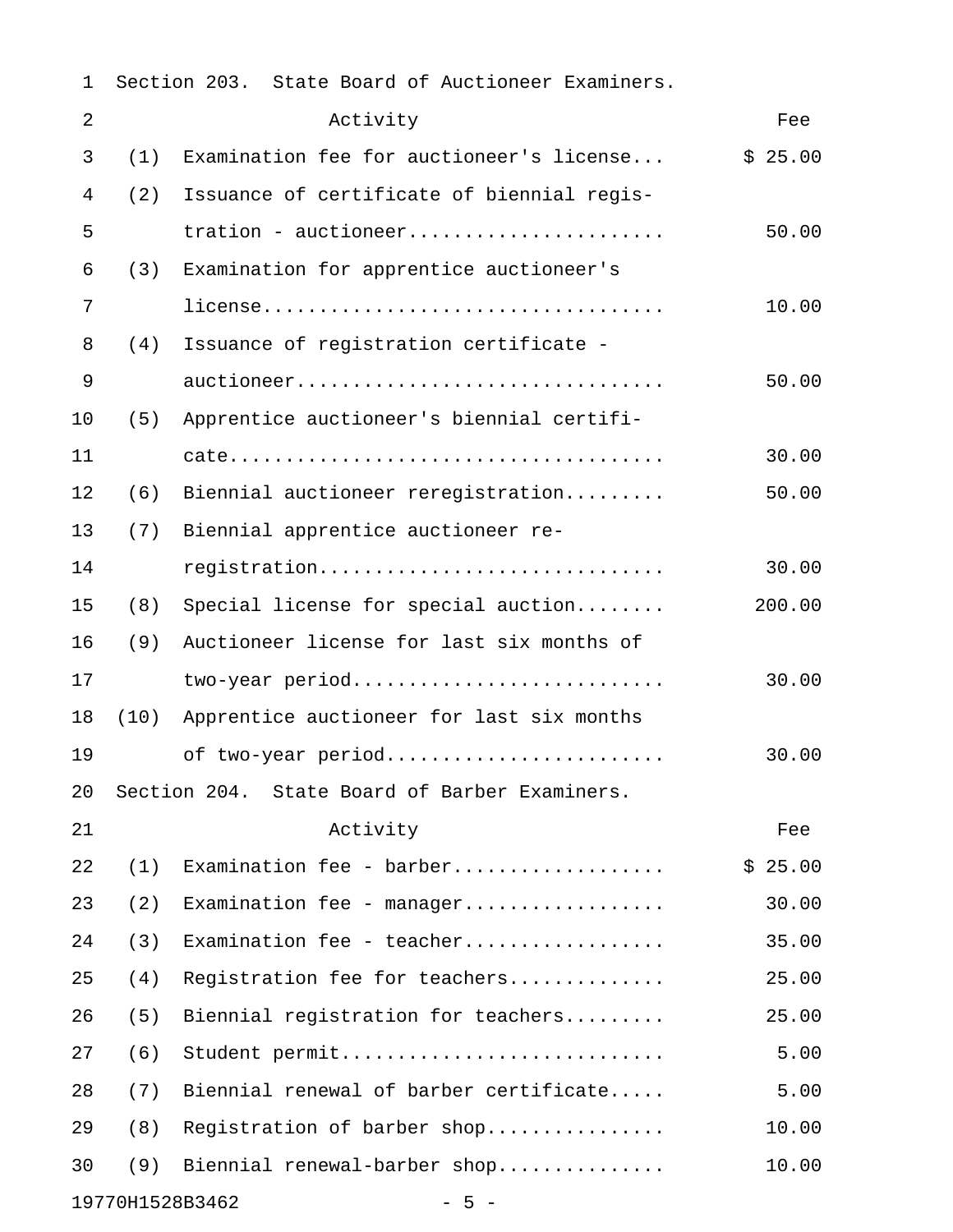| $\mathbf{1}$   | (10) | Registration fee-barber school                      | 100.00  |
|----------------|------|-----------------------------------------------------|---------|
| 2              | (11) | Annual renewal - barber school                      | 50.00   |
| 3              | (12) | Registration fee - managers                         | 8.00    |
| $\overline{4}$ | (13) | Biennial renewal - managers                         | 8.00    |
| 5              |      | Section 205. State Board of Chiropractic Examiners. |         |
| 6              |      | Activity                                            | Fee     |
| 7              | (1)  | Standard examination fee                            | \$40.00 |
| $\,8\,$        | (2)  | Limited examination fee                             | 10.00   |
| 9              | (3)  | Biennial registration fee                           | 20.00   |
| 10             | (4)  | Examination upon application of holder              |         |
| 11             |      | of National Board Certificate                       | 50.00   |
| 12             | (5)  | Restoration fee                                     | 50.00   |
| 13             | (6)  | Duplicate registration packet                       | 5.00    |
| 14             | (7)  | Certification of grades                             | 10.00   |
| 15             | (8)  | Reciprocity                                         | 50.00   |
| 16             |      | Section 206. State Board of Cosmetology.            |         |
| 17             |      | Activity                                            | Fee     |
| 18             | (1)  | License fee for beauty shop owner                   | \$25.00 |
| 19             | (2)  | License fee for managers                            | 25.00   |
| 20             | (3)  | License fee for teachers                            | 25.00   |
| 21             | (4)  | License fee for operators                           | 10.00   |
| 22             | (5)  | License fee for manicurists                         | 10.00   |
| 23             | (6)  | License fee for students                            | 5.00    |
| 24             | (7)  | License fee for apprentices                         | 5.00    |
| 25             | (8)  | License fee for school of beauty culture            | 50.00   |
| 26             | (9)  | Biennial renewal fee for shop owner                 | 25.00   |
| 27             | (10) | Biennial renewal fee for managers                   | 25.00   |
| 28             | (11) | Biennial renewal fee for teachers                   | 25.00   |
| 29             | (12) | Biennial renewal fee for operators                  | 10.00   |
| 30             | (13) | Biennial renewal fee for manicurists                | 10.00   |
|                |      | 19770H1528B3462<br>$-6-$                            |         |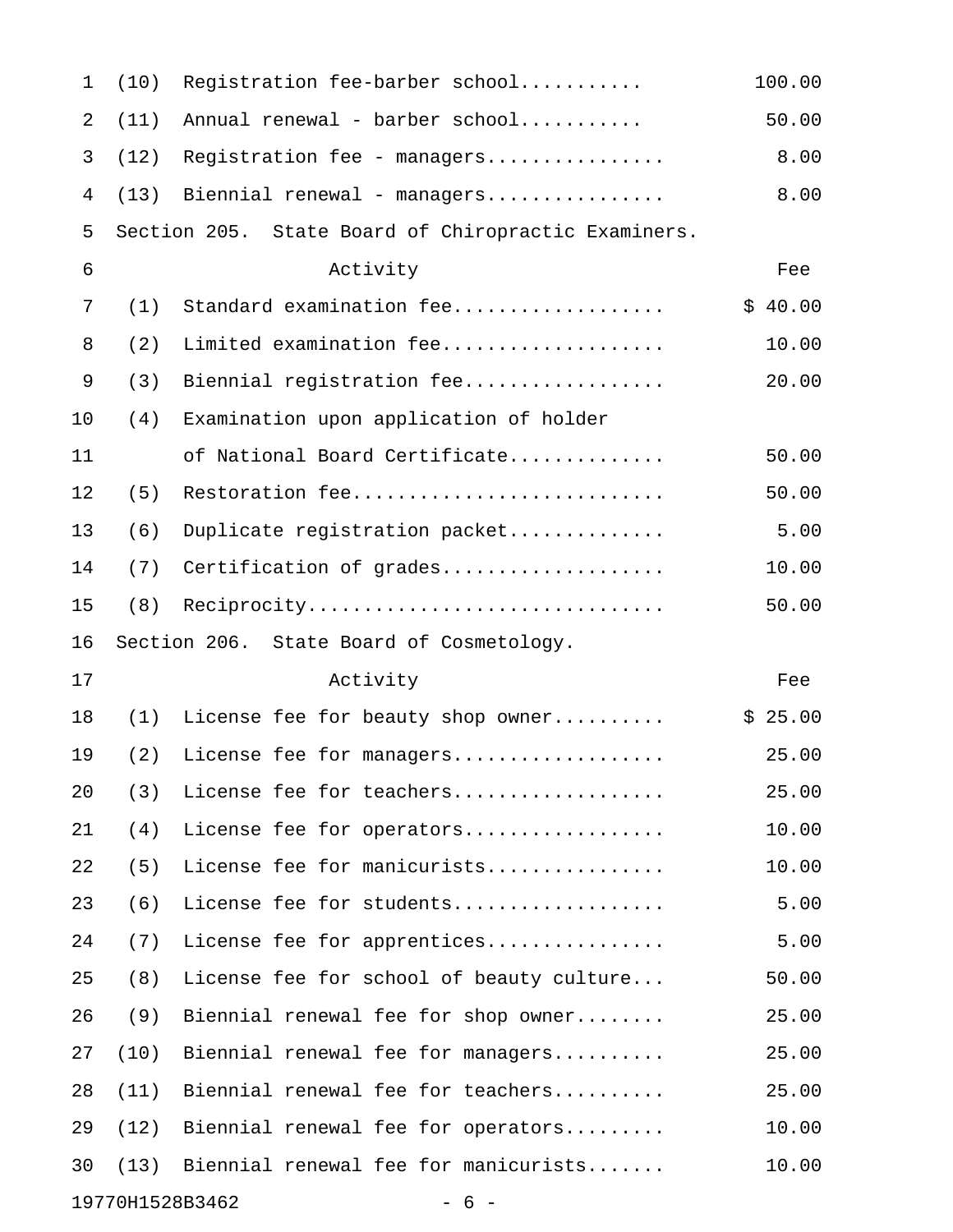| 1              | (14) | Biennial renewal fee for schools of beauty             |         |
|----------------|------|--------------------------------------------------------|---------|
| $\overline{2}$ |      |                                                        | 50.00   |
| 3              | (15) | Student permit extension                               | 1.00    |
| 4              | (16) | Examination for managers                               | 10.00   |
| 5              | (17) | Examination for teachers                               | 10.00   |
| 6              | (18) | Examination for operators                              | 4.00    |
| 7              | (19) | Examination for manicurist                             | 4.00    |
| 8              | (20) | Reciprocal license for operators                       | 25.00   |
| 9              | (21) | Temporary permit                                       | 4.00    |
| 10             |      | Section 207. State Dental Council and Examining Board. |         |
| 11             |      | Activity                                               | Fee     |
| 12             | (1)  | Biennial registration fee - dentists                   | \$25.00 |
| 13             | (2)  | Biennial registration fee - dental                     |         |
| 14             |      | hygienists                                             | 10.00   |
| 15             | (3)  | Issuance of dental license                             | 25.00   |
| 16             | (4)  | Dental license by criteria approval                    | 50.00   |
| 17             | (5)  | Late biennial registration penalty -                   |         |
| 18             |      |                                                        | 5.00    |
| 19             | (6)  | Fee for certification of grades to other               |         |
| 20             |      | states - dentists                                      | 5.00    |
| 21             | (7)  | Issuance of dental hygiene license                     | 25.00   |
| 22             | (8)  | Late biennial registration penalty - dental            |         |
| 23             |      | hygienists                                             | 2.00    |
| 24             | (9)  | Certification of grades to other states -              |         |
| 25             |      | dental hygienists                                      | 5.00    |
| 26             |      | Section 208. State Board of Funeral Directors.         |         |
| 27             |      | Activity                                               | Fee     |
| 28             | (1)  | Initial license - director, branch,                    |         |
| 29             |      | corporation, estate, widow                             | \$25.00 |
| 30             | (2)  | Out of state                                           | 25.00   |
|                |      | 19770H1528B3462<br>$-7-$                               |         |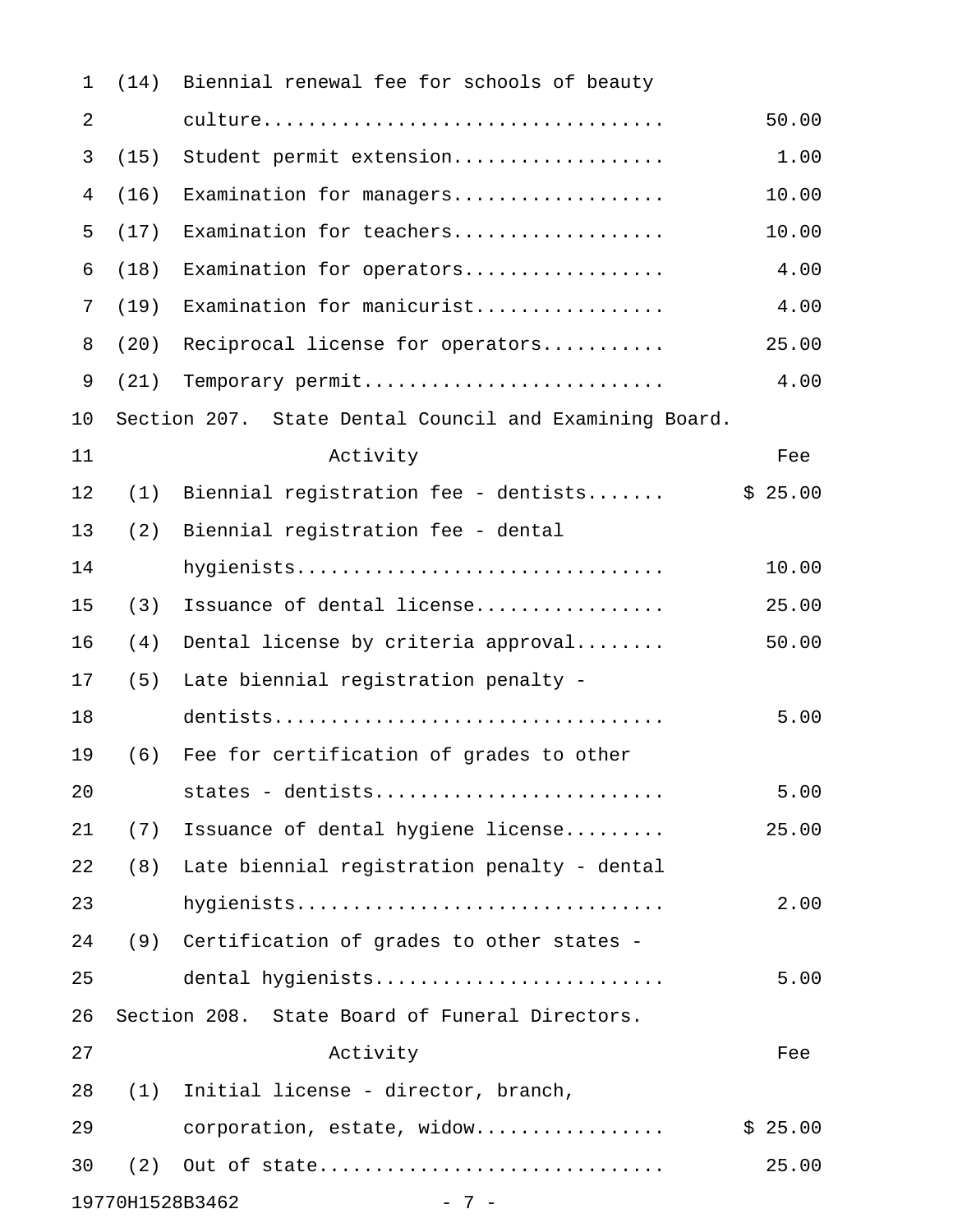| $\mathbf 1$    | (3)  | Biennial renewal - directors                                 | 20.00    |
|----------------|------|--------------------------------------------------------------|----------|
| $\overline{2}$ | (4)  | Biennial renewal - corporation, branch                       | 20.00    |
| 3              | (5)  | Examination                                                  | 25.00    |
| $\overline{4}$ | (6)  | Registration, supervisor                                     | 10.00    |
| 5              | (7)  | Annual renewal, supervisor                                   | 10.00    |
| 6              | (8)  | Annual renewal, widow, estate                                | 25.00    |
| 7              | (9)  | Registration, student trainee                                | 5.00     |
| 8              | (10) | Registration, resident intern                                | 5.00     |
| 9              |      | Section 209. State Board of Landscape Architects.            |          |
| 10             |      | Activity                                                     | Fee      |
| 11             | (1)  | Initial examination and licensure fee for                    |          |
| 12             |      | landscape architect                                          | \$75.00  |
| 13             | (2)  | Biennial registration landscape architect                    |          |
| 14             |      |                                                              | 75.00    |
| 15             |      | Section 210. State Board of Medical Education and Licensure. |          |
| 16             |      | Activity                                                     | Fee      |
| 17             | (1)  | Medical examination fee                                      | \$125.00 |
| 18             | (2)  | Application for graduate training                            |          |
| 19             |      | certificate                                                  | 10.00    |
| 20             | (3)  | Licensure by endorsement - medical                           | 100.00   |
| 21             | (4)  | Biennial registration - medical doctor                       | 75.00    |
| 22             | (5)  | Across the border license                                    | 50.00    |
| 23             | (6)  | Across the border biennial registration                      | 50.00    |
| 24             | (7)  | Examination fee - midwifery                                  | 50.00    |
| 25             | (8)  | Biennial registration fee - midwifery                        | 20.00    |
| 26             | (9)  | Limited license for visiting professor                       | 10.00    |
| 27             | (10) | Druggist therapist renewal                                   | 5.00     |
| 28             | (11) | Permanent limited license in the profession-                 |          |
| 29             |      | al category                                                  | 125.00   |
| 30             | (12) | Renewal for permanent limited license in the                 |          |
|                |      | 19770H1528B3462<br>$-8 -$                                    |          |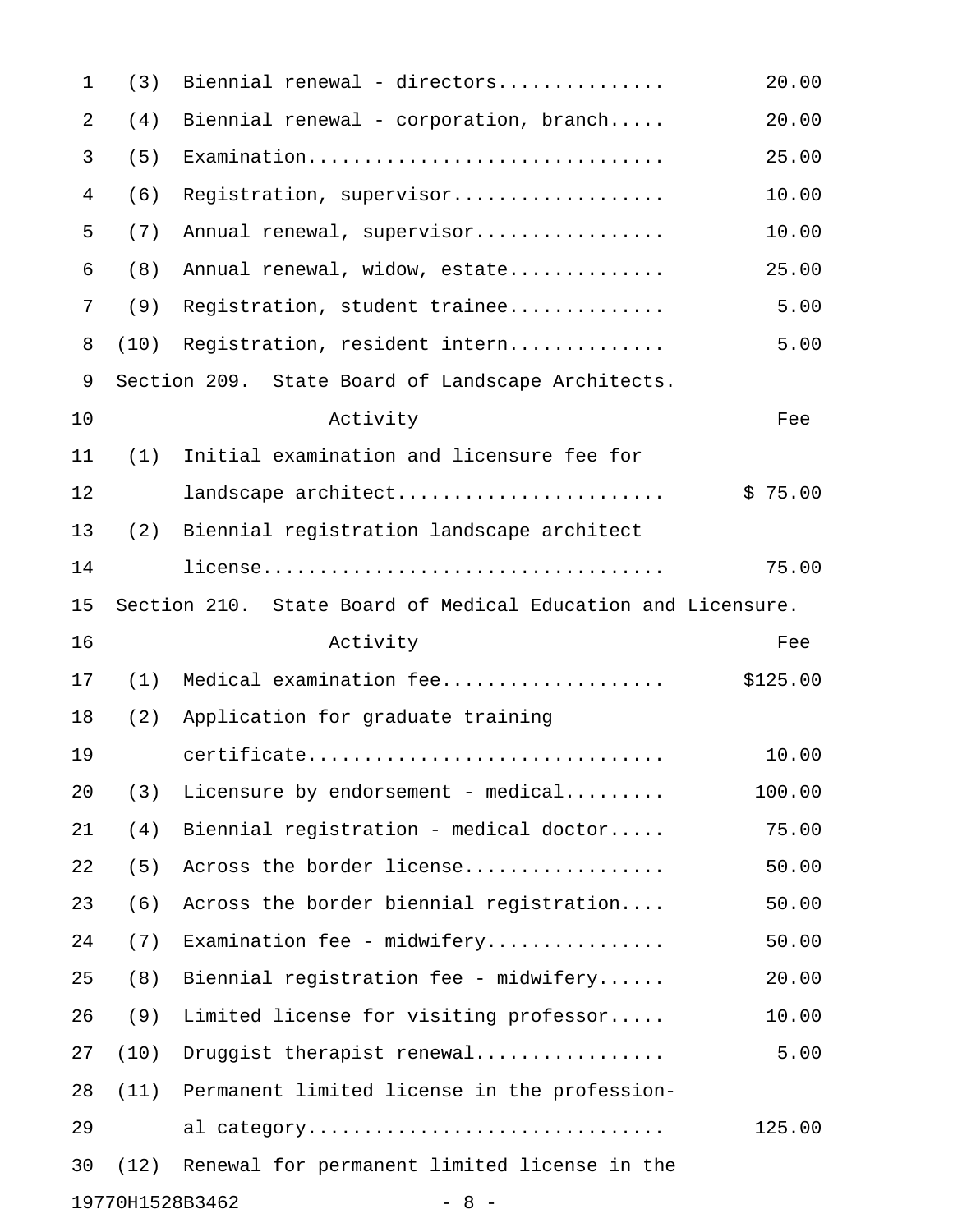| $\mathbf 1$    |      | professional category                               | 75.00   |
|----------------|------|-----------------------------------------------------|---------|
| $\overline{2}$ |      | Section 211. State Board of Motor Vehicle Salesmen. |         |
| 3              |      | Activity                                            | Fee     |
| 4              | (1)  | Motor vehicle salesman license                      | \$15.00 |
| 5              | (2)  | Biennial renewal of license - motor vehicle         |         |
| 6              |      | salesman                                            | 15.00   |
| 7              | (3)  | Motor vehicle dealer's license                      | 25.00   |
| 8              | (4)  | Biennial renewal of motor vehicle dealer's          |         |
| 9              |      |                                                     | 25.00   |
| 10             | (5)  | License of dealer's branch office                   | 25.00   |
| 11             | (6)  | Biennial renewal of license of dealer's             |         |
| 12             |      | branch office                                       | 25.00   |
| 13             | (7)  | License for used car lot not adjacent to            |         |
| 14             |      | dealer lot supplemental license - biennial.         | 10.00   |
| 15             | (8)  | Manufacturer's license                              | 25.00   |
| 16             | (9)  | Biennial renewal manufacturer's license             | 25.00   |
| 17             | (10) | Distributor's license                               | 25.00   |
| 18             | (11) | Biennial renewal distributor's license              | 25.00   |
| 19             | (12) | Wholesaler's license                                | 25.00   |
| 20             |      | $(13)$ Biennial renewal wholesaler's license        | 25.00   |
| 21             | (14) | Factory representative license                      | 15.00   |
| 22             | (15) | Biennial renewal factory representative's           |         |
| 23             |      |                                                     | 15.00   |
| 24             |      | (16) Distributor branch representative license      | 15.00   |
| 25             |      | (17) Biennial renewal distributor branch rep-       |         |
| 26             |      | resentative's license                               | 15.00   |
| 27             | (18) | Salesman's change of employer license fee           | 5.00    |
| 28             | (19) | Motor vehicle manufacturer's branch office          |         |
| 29             |      |                                                     | 25.00   |
| 30             | (20) | Biennial renewal manufacturer's branch              |         |
|                |      |                                                     |         |

19770H1528B3462 - 9 -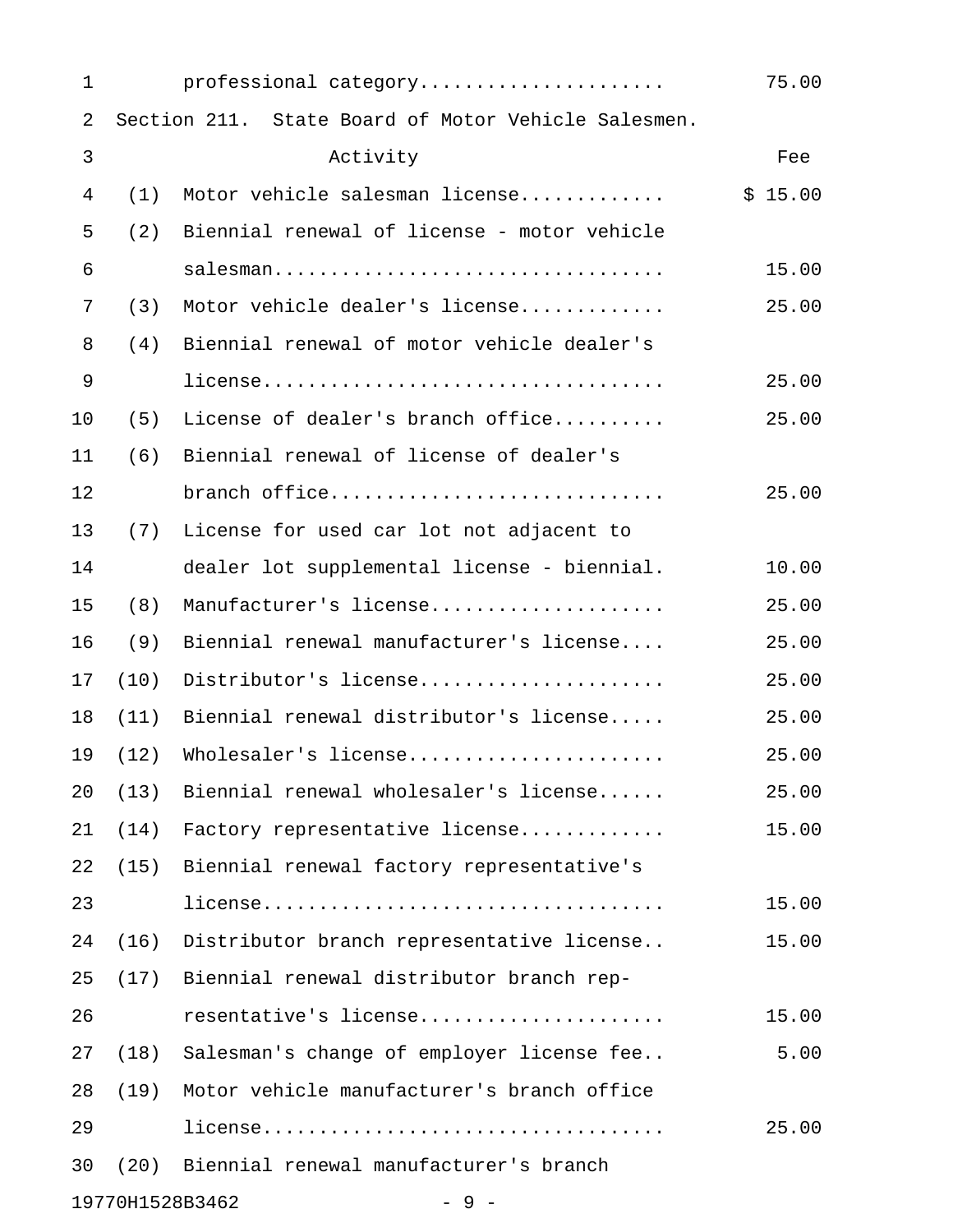| $\mathbf{1}$   |      | office license                                        | 15.00   |
|----------------|------|-------------------------------------------------------|---------|
| 2              | (21) | Motor vehicle wholesaler's branch office              |         |
| 3              |      |                                                       | 25.00   |
| $\overline{4}$ | (22) | Biennial renewal motor vehicle wholesaler's           |         |
| 5              |      | branch office license                                 | 15.00   |
| 6              |      | $(23)$ Biennial renewal used car $lot$                | 25.00   |
| 7              |      | Section 212. State Board of Nurse Examiners.          |         |
| 8              |      | Activity                                              | Fee     |
| 9              | (1)  | Registered nurse examination and initial              |         |
| 10             |      | licensure                                             | \$24.00 |
| 11             | (2)  | Application for licensure as registered               |         |
| 12             |      | nurse by endorsement                                  | 24.00   |
| 13             | (3)  | Biennial renewal registration fee - regis-            |         |
| 14             |      | tered nurse                                           | 10.00   |
| 15             | (4)  | Practical nurse examination and initial               |         |
| 16             |      | licensure                                             | 18.00   |
| 17             | (5)  | Application for licensure as licensed                 |         |
| 18             |      | practical nurse by endorsement                        | 18.00   |
| 19             | (6)  | Biennial renewal fee - practical nurse                | 5.00    |
| 20             |      | Section 213. State Board of Examiners of Nursing Home |         |
| 21             |      | Administrators.                                       |         |
| 22             |      | Activity                                              | Fee     |
| 23             | (1)  | Examination and initial registration                  | \$50.00 |
| 24             | (2)  | Biennial renewal registration                         | 50.00   |
| 25             | (3)  | Late biennial registration penalty                    | 5.00    |
| 26             | (4)  | License by endorsement                                | 50.00   |
| 27             | (5)  | Temporary permit                                      | 50.00   |
| 28             | (6)  | Reissue permit                                        | 50.00   |
| 29             | (7)  | Reciprocity                                           | 2.00    |
| 30             |      | Section 214. State Board of Optometrical Examiners.   |         |
|                |      | 19770H1528B3462<br>$-10 -$                            |         |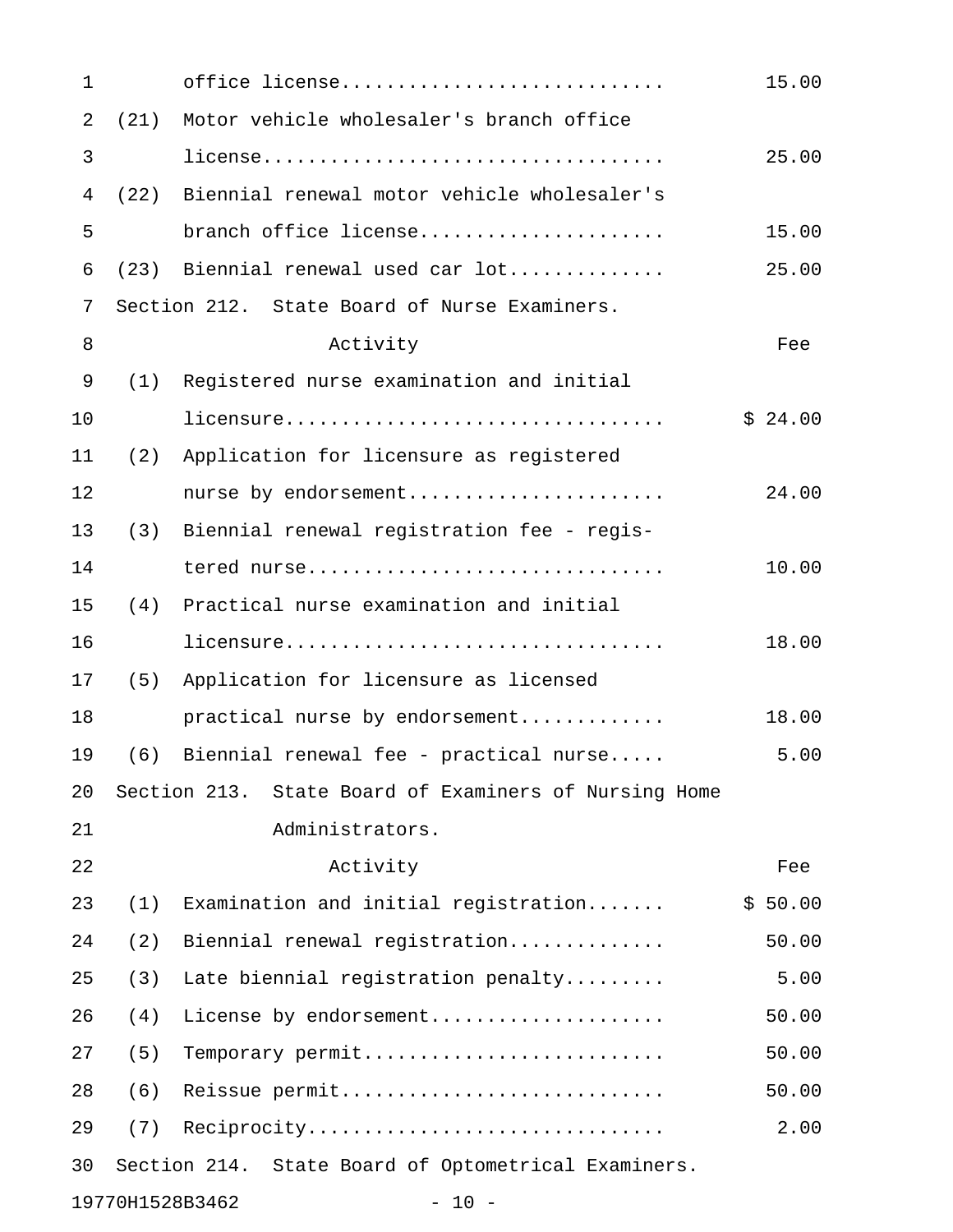| $\mathbf 1$    |                 | Activity                                           | Fee     |
|----------------|-----------------|----------------------------------------------------|---------|
| $\overline{2}$ | (1)             | Initial examination fee                            | \$25.00 |
| 3              | (2)             | Biennial renewal registration fee                  | 25.00   |
| $\overline{4}$ | (3)             | Late biennial registration penalty                 | 5.00    |
| 5              | (4)             | Application for license by optometrists            |         |
| 6              |                 | licensed in another state                          | 25.00   |
| 7              | (5)             | Certification of grades to another state           | 10.00   |
| 8              | (6)             | Initial fee for branch office license              | 20.00   |
| 9              | (7)             | Biennial renewal fee for branch office             |         |
| 10             |                 |                                                    | 20.00   |
| 11             | (8)             | Application for examination de novo after          |         |
| 12             |                 | having twice failed examination                    | 25.00   |
| 13             |                 | Section 215. State Board of Osteopathic Examiners. |         |
| 14             |                 | Activity                                           | Fee     |
| 15             | (1)             | Application for examination for osteopath's        |         |
| 16             |                 |                                                    | \$40.00 |
| 17             | (2)             | Application for examination de novo after          |         |
| 18             |                 | having twice failed examination                    | 25.00   |
| 19             | (3)             | Certification granting right to practice           |         |
| 20             |                 | osteopathy while licensee is enrolled in           |         |
| 21             |                 | residency training program                         | 25.00   |
| 22             | (4)             | Pennsylvania licensing of osteopath licensed       |         |
| 23             |                 | in another state                                   | 50.00   |
| 24             | (5)             | Biennial registration fee                          | 25.00   |
| 25             | (6)             | Penalty for failure to register biennially:        |         |
| 26             |                 | To be set by board:                                |         |
| 27             |                 | (i) For first offense, penalty not to              |         |
| 28             |                 | exceed                                             | 25.00   |
| 29             |                 | (ii) For second or subsequent offense,             |         |
| 30             |                 | penalty not to exceed                              | 50.00   |
|                | 19770H1528B3462 | $-11 -$                                            |         |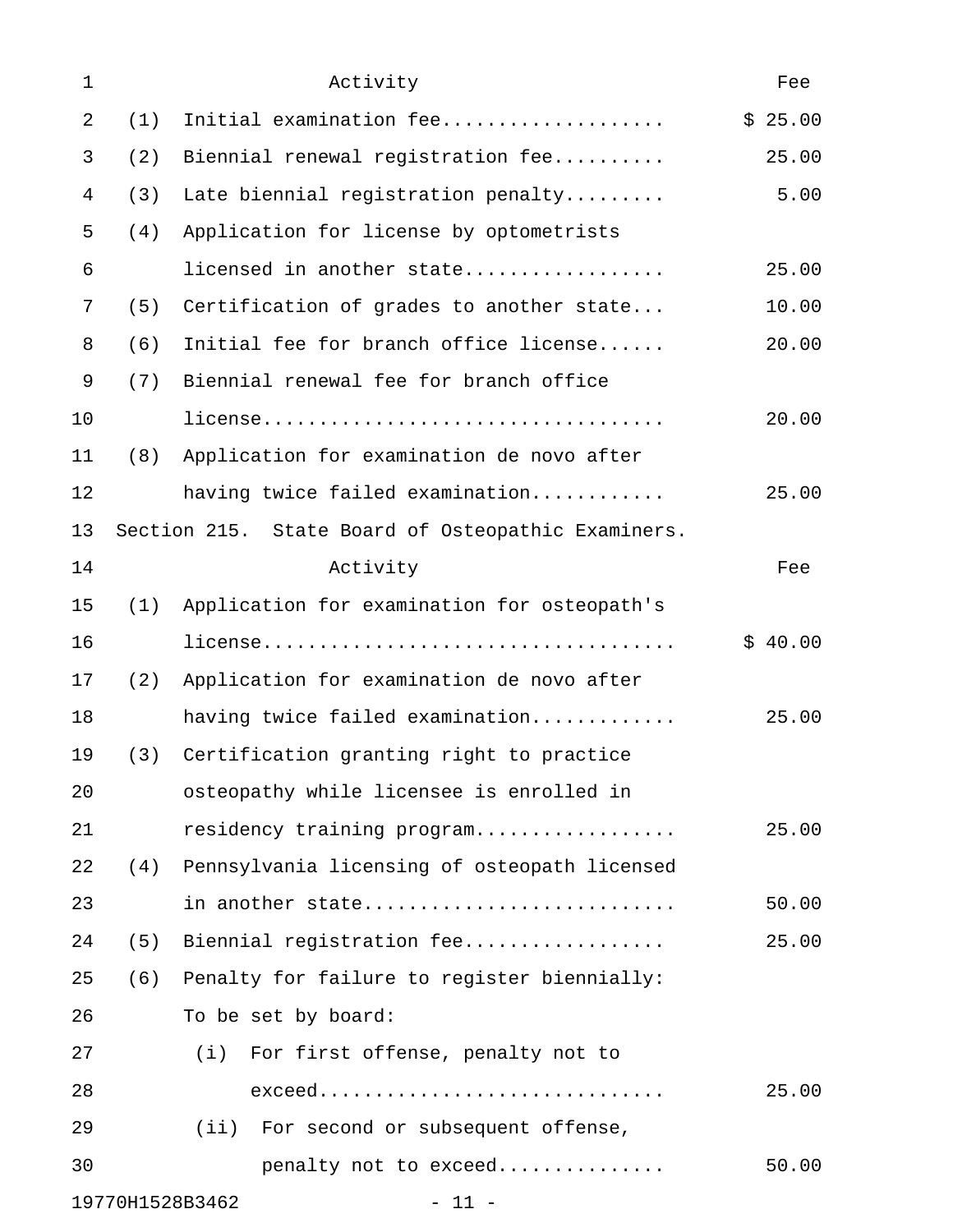| 1              | (7)             | Certification of transfer of Pennsylvania               |         |
|----------------|-----------------|---------------------------------------------------------|---------|
| 2              |                 | osteopath's license to another state                    | 10.00   |
| 3              |                 | Section 216. State Board of Pharmacy.                   |         |
| $\overline{4}$ |                 | Activity                                                | Fee     |
| 5              | (1)             | Application for registration as pharmacy                |         |
| 6              |                 | intern                                                  | \$10.00 |
| 7              | (2)             | Application for license of pharmacist who               |         |
| 8              |                 | has been licensed in another state                      | 50.00   |
| 9              | (3)             | Registration and certificate for pharmacist             |         |
| 10             |                 | who has been licensed in another state                  | 25.00   |
| 11             | (4)             | Application for examination given to                    |         |
| 12             |                 | pharmacy interns upon graduation from an                |         |
| 13             |                 | accredited college of pharmacy                          | 25.00   |
| 14             | (5)             | Certificate to practice pharmacy                        | 25.00   |
| 15             | (6)             | Biennial renewal fee - pharmacist                       | 25.00   |
| 16             | (7)             | Late registration fee - pharmacist:                     |         |
| 17             |                 | To be set by board, not to exceed                       | 25.00   |
| 18             | (8)             | Registration for new pharmacy                           | 50.00   |
| 19             | (9)             | Biennial renewal - pharmacy                             | 50.00   |
| 20             |                 | (10) Registration for change in ownership and/or        |         |
| 21             |                 | change in location of an established                    |         |
| 22             |                 |                                                         | 50.00   |
| 23             |                 | (11) Registration for change in name and/or             |         |
| 24             |                 | change in managership (pharmacist) within an            |         |
| 25             |                 | established pharmacy                                    | 10.00   |
| 26             |                 | Section 217. State Board of Physical Therapy Examiners. |         |
| 27             |                 | Activity                                                | Fee     |
| 28             | (1)             | New application for physical therapist                  |         |
| 29             |                 |                                                         | \$50.00 |
| 30             | (2)             | Application for physical therapist license              |         |
|                | 19770H1528B3462 | $-12 -$                                                 |         |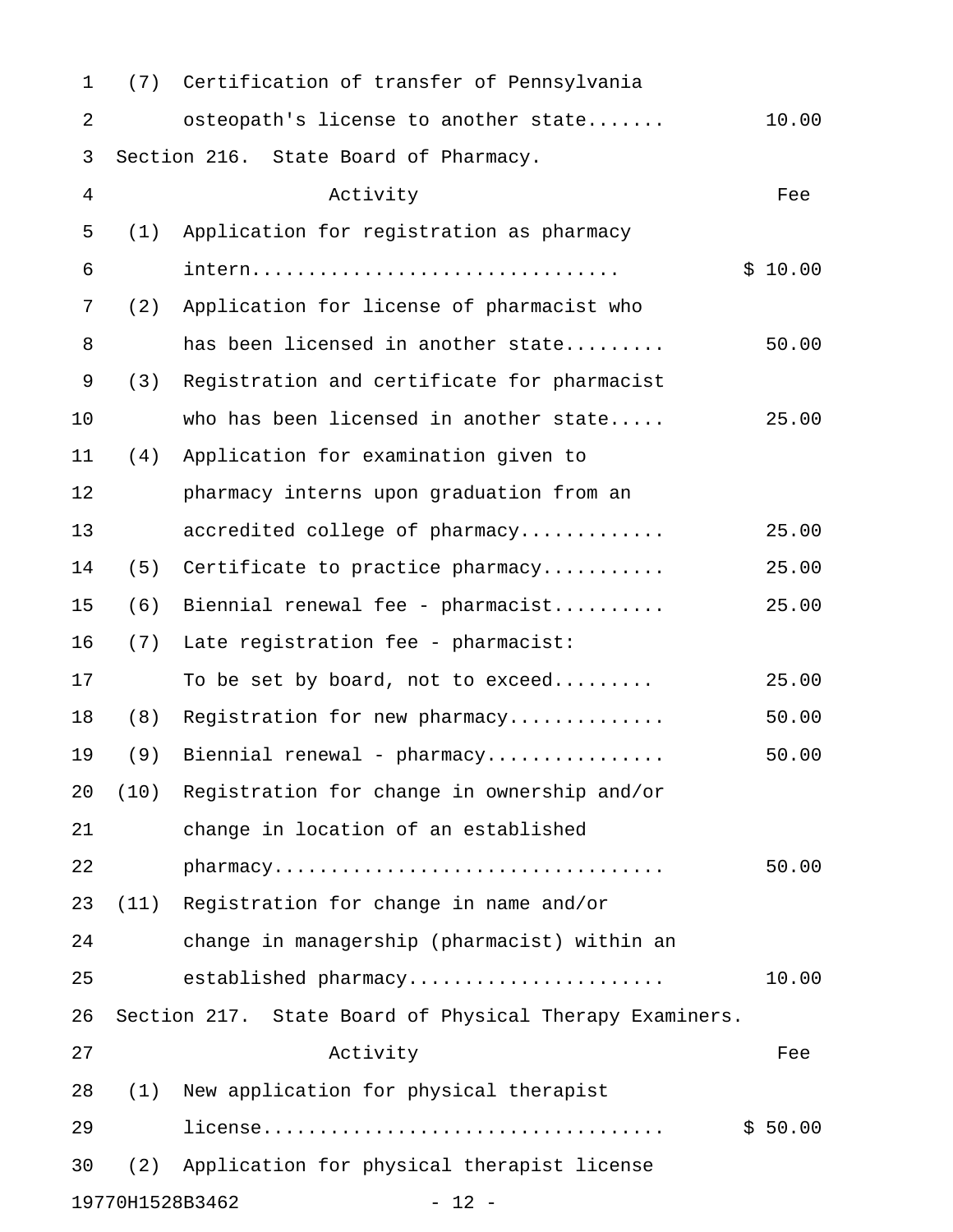| $\mathbf{1}$ |     | by one already licensed as of effective                |         |
|--------------|-----|--------------------------------------------------------|---------|
| 2            |     | date of new act                                        | 15.00   |
| $\mathsf{3}$ | (3) | Application for licensure by physical                  |         |
| 4            |     | therapist by endorsement                               | 75.00   |
| 5            | (4) | Temporary physical therapist license                   | 25.00   |
| 6            | (5) | Biennial renewal physical therapist                    |         |
| 7            |     |                                                        | 25.00   |
| 8            | (6) | Restoration fee within three years of                  |         |
| 9            |     | failure to renew                                       | 5.00    |
| 10           | (7) | Foreign trained physical therapists apply-             |         |
| 11           |     | ing for supervised clinical experience                 | 5.00    |
| 12           | (8) | Certification of grades to another state               | 25.00   |
| 13           |     | Section 218. State Board of Podiatry Examiners.        |         |
| 14           |     | Activity                                               | Fee     |
| 15           | (1) | Examination fee                                        | \$50.00 |
| 16           | (2) | Biennial registration fee                              | 30.00   |
| 17           | (3) | License by reciprocity                                 | 100.00  |
| 18           | (4) | Duplicate registration packet                          | 2.00    |
| 19           | (5) | Branch office certificate                              | 10.00   |
| 20           |     | Section 219. State Registration Board for Professional |         |
| 21           |     | Engineers.                                             |         |
| 22           |     | Activity                                               | Fee     |
| 23           | (1) | Application for registration - professional            |         |
| 24           |     |                                                        | \$50.00 |
| 25           | (2) | Biennial registration - engineer                       | 25.00   |
| 26           | (3) | Biennial registration - surveyor                       | 25.00   |
| 27           | (4) | Application for registration as professional           |         |
| 28           |     | engineer by engineer-in-training                       | 25.00   |
| 29           | (5) | Application for registration as registered             |         |
| 30           |     | surveyor                                               | 50.00   |
|              |     |                                                        |         |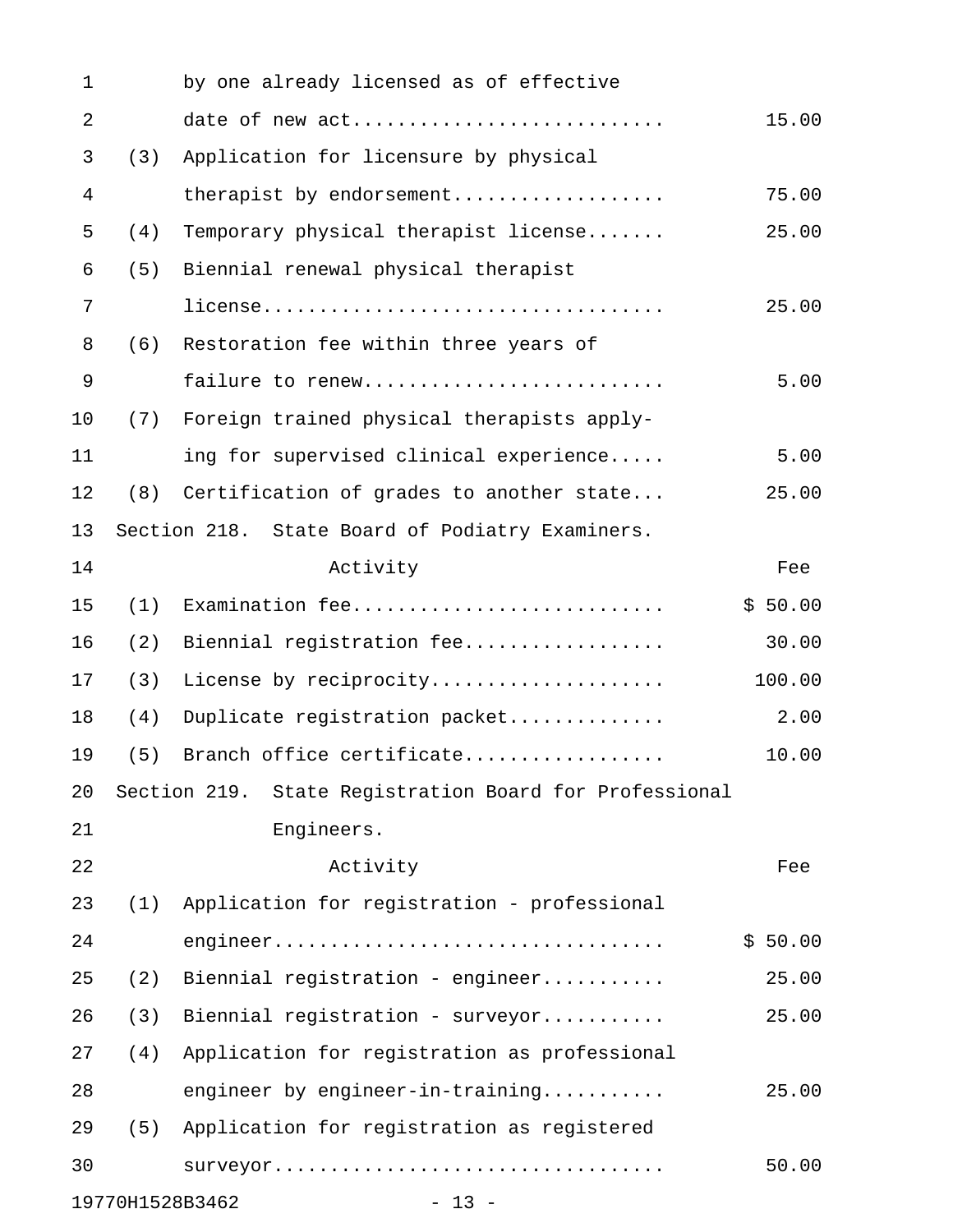| $\mathbf{1}$   | (6)  | Application for registration as                              |         |
|----------------|------|--------------------------------------------------------------|---------|
| $\overline{2}$ |      | engineer-in-training                                         | 25.00   |
| $\mathfrak{Z}$ | (7)  | Application for temporary permit to practice                 |         |
| 4              |      | engineering                                                  | 25.00   |
| 5              | (8)  | Application for temporary permit to practice                 |         |
| 6              |      | surveying                                                    | 25.00   |
| 7              | (9)  | Application for certificate of approval for                  |         |
| 8              |      | fictitious name                                              | 25.00   |
| $\mathsf 9$    | (10) | Application for certificate of approval of                   |         |
| 10             |      | corporate name                                               | 25.00   |
| 11             |      | Section 220. State Board of Examiners of Public Accountants. |         |
| 12             |      | Activity                                                     | Fee     |
| 13             | (1)  | Examination fee for the purpose of becoming                  |         |
| 14             |      | certified                                                    | \$50.00 |
| 15             | (2)  | Reexamination fee                                            | 50.00   |
| 16             |      | Less \$5 for each passing credit earned in                   |         |
| 17             |      | previous exams but in no event less than                     | 30.00   |
| 18             | (3)  | Biennial permit fee - not to exceed                          | 30.00   |
| 19             | (4)  | Reciprocal application fee                                   | 50.00   |
| 20             | (5)  | Corporate application fee                                    | 50.00   |
| 21             | (6)  | Partnership and professional association                     |         |
| 22             |      | application fee                                              | 50.00   |
| 23             | (7)  | Amendment fee - corporations, partnerships                   |         |
| 24             |      | and professional associations                                | 10.00   |
| 25             | (8)  | Public accountants application                               | 50.00   |
| 26             |      | Section 221. State Board of Psychologist Examiners.          |         |
| 27             |      | Activity                                                     | Fee     |
| 28             | (1)  | Application for license and examination                      | \$50.00 |
| 29             | (2)  | Biennial renewal of license                                  | 10.00   |
| 30             | (3)  | Third examination fee and each subsequent                    |         |
|                |      | 19770H1528B3462<br>$-14 -$                                   |         |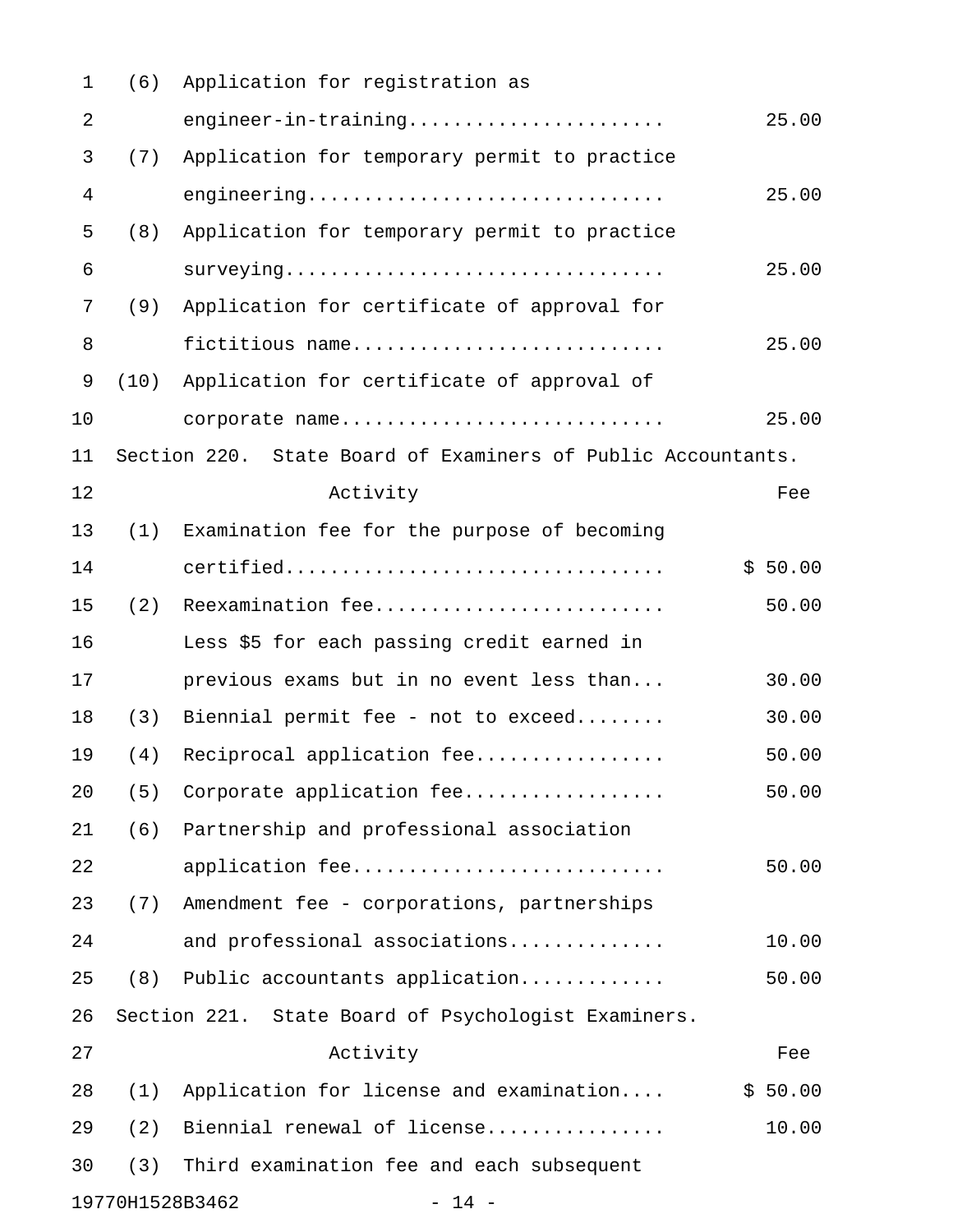| 1              |      | examination - each examination                 | 60.00   |
|----------------|------|------------------------------------------------|---------|
| $\overline{2}$ |      | Section 222. State Real Estate Commission.     |         |
| 3              |      | Activity                                       | Fee     |
| 4              | (1)  | Fee for examination and certification of       |         |
| 5              |      | registration - real estate broker/limited      |         |
| 6              |      | real estate broker                             | \$25.00 |
| 7              | (2)  | Reexamination fee - real estate broker/        |         |
| 8              |      | limited real estate broker                     | 10.00   |
| 9              | (3)  | Biennial license fee for each additional       |         |
| 10             |      | office - real estate broker/limited real       |         |
| 11             |      | estate broker                                  | 20.00   |
| 12             | (4)  | Biennial registration fee - real estate        |         |
| 13             |      | broker/limited real estate broker              | 25.00   |
| 14             | (5)  | All certification fees                         | 5.00    |
| 15             | (6)  | Application for corporation, partnership,      |         |
| 16             |      | association or additional licenses for         |         |
| 17             |      | brokers of record, partners or officers        | 25.00   |
| 18             | (7)  | All applications for licensure by              |         |
| 19             |      | reciprocity                                    | 25.00   |
| 20             |      | (8) Examination and certification of registra- |         |
| 21             |      | tion - real estate salesman/builder owner      |         |
| 22             |      | salesman                                       | 20.00   |
| 23             | (9)  | Reexamination - real estate salesman/          |         |
| 24             |      | builder owner salesman                         | 10.00   |
| 25             | (10) | Biennial registration fee - real estate        |         |
| 26             |      | salesman/builder owner salesman                | 20.00   |
| 27             | (11) | Limited real estate salesman license           | 5.00    |
| 28             | (12) | Biennial registration as limited salesman      | 5.00    |
| 29             | (13) | Initial branch office license                  | 10.00   |
| 30             | (14) | Biennial renewal - corporation, partnership    |         |
|                |      | 19770H1528B3462<br>$-15 -$                     |         |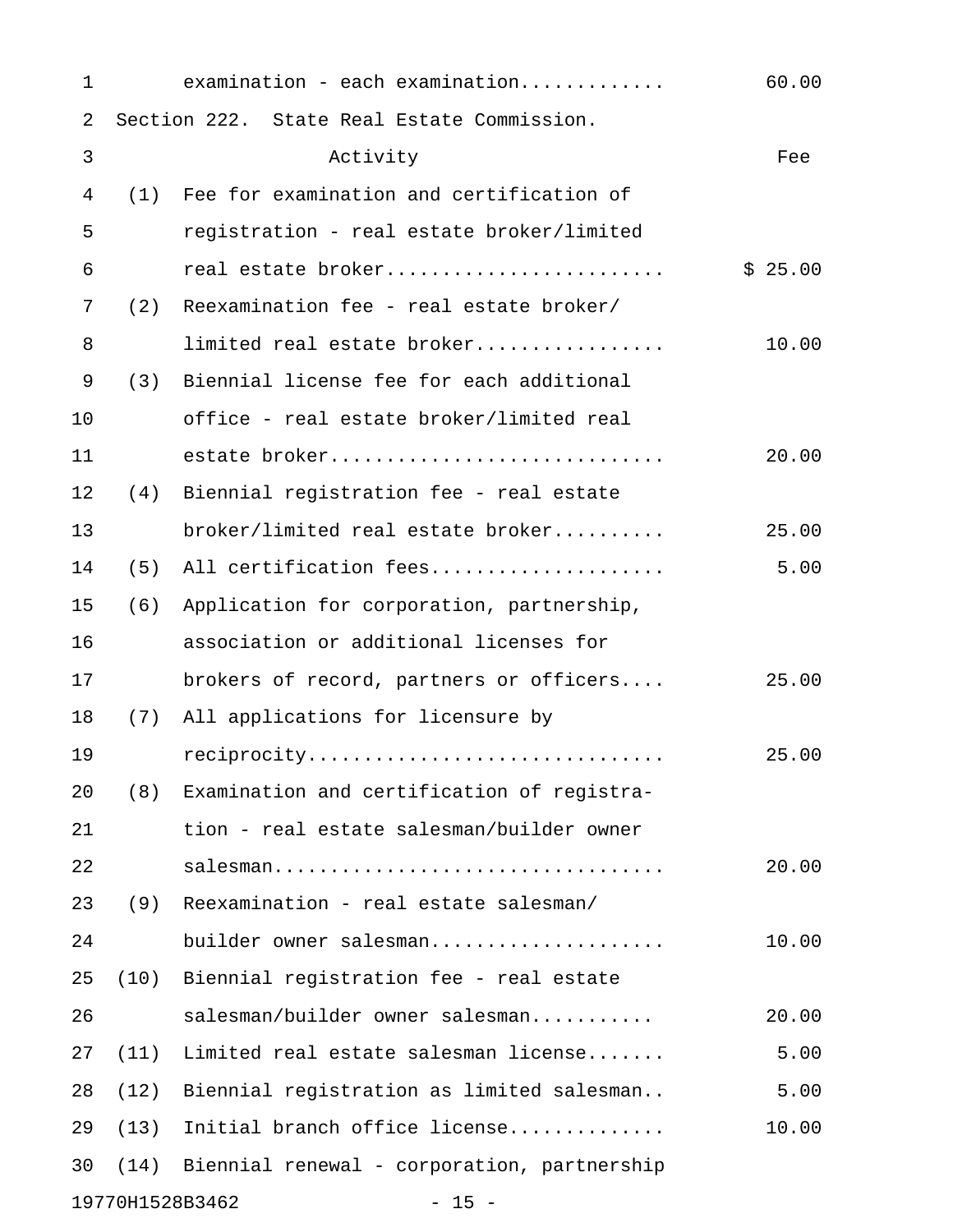| $\mathbf 1$    |      | or association                                                  | 25.00        |
|----------------|------|-----------------------------------------------------------------|--------------|
| $\overline{2}$ | (15) | Biennial renewal - broker of record,                            |              |
| 3              |      | associate broker, officer or partner                            | 25.00        |
| 4              | (16) | Real estate schools other than colleges                         |              |
| 5              |      | and universities - initial approval                             | 50.00        |
| 6              | (17) | Annual renewal for real estate schools                          |              |
| 7              |      | other than colleges and universities                            | 25.00        |
| 8              |      | Section 223. State Board of Veterinary Medical Examiners.       |              |
| 9              |      | Activity                                                        | Fee          |
| 10             | (1)  | Temporary permit to practice veterinary                         |              |
| 11             |      | medicine for applicant for admission to                         |              |
| 12             |      | examination (one-half of fee to be applied                      |              |
| 13             |      | to examination fee)                                             | \$50.00      |
| 14             | (2)  | Application for examination for licensure                       |              |
| 15             |      | to practice veterinary medicine                                 | 50.00        |
| 16             | (3)  | Reinstatement of license within one year                        |              |
| 17             |      | of expiration - reinstatement fee                               | 10.00        |
| 18             |      |                                                                 | plus regular |
| 19             |      |                                                                 | biennial fee |
| 20             |      | (4) Biennial registration fee                                   | 10.00        |
| 21             |      | Section 224. Collection.                                        |              |
| 22             |      | The Bureau of Professional and Occupational Affairs shall       |              |
| 23             |      | collect the fees for which this act provides. However, nothing  |              |
| 24             |      | in this act shall prevent the collection of fees by the bureau  |              |
| 25             |      | which are otherwise authorized and which are not inconsistent   |              |
| 26             |      | with the provisions of this act.                                |              |
| 27             |      | Section 225. Late renewal.                                      |              |
| 28             |      | Where a license is renewed beyond the date specified for        |              |
| 29             |      | renewal by the bureau, a fee of \$5 for each month or part of a |              |
| 30             |      | month beyond the renewal date shall be charged in addition to   |              |

19770H1528B3462 - 16 -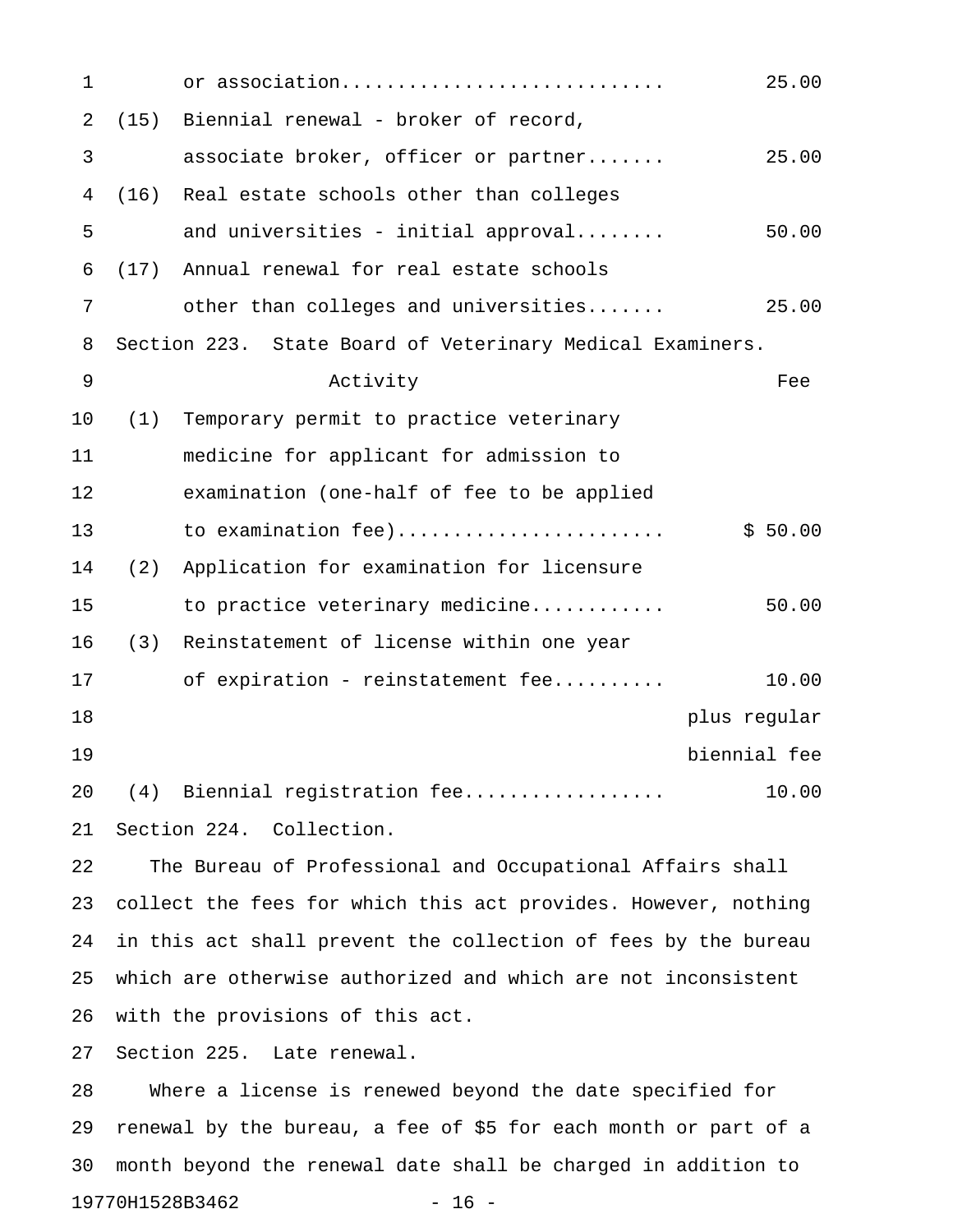1 the prescribed fee. 2 Section 226. Duplicate license. 3 The fee for the issuance of a duplicate license shall be \$5 4 in all cases. 5 Section 227. Duplicate certificate. 6 The fee for the issuance of a duplicate certificate shall be 7 \$10 in all cases. 8 CHAPTER 3 9 DISPOSITION OF FUNDS 10 Section 301. Professional Licensure Augmentation Account. 11 Beginning July 1, 1978 and thereafter, all moneys collected 12 by the Bureau of Professional and Occupational Affairs shall be 13 paid into the Professional Licensure Augmentation Account which 14 is hereby created and which shall be a special restricted 15 receipts account within the General Fund. Moneys in such account 16 shall be used only for the support of the operation of the 17 bureau and the various regulatory boards. 18 Section 302. Appropriations from account. 19 The General Assembly shall annually appropriate for payment 20 of the costs of processing licenses and renewals, for the 21 operation of the various regulatory boards, and for other 22 general costs of bureau operations, moneys available from the 23 Professional Licensure Augmentation Account. 24 Section 303. Budget preparation. 25 In preparing the proposed budget for bureau operations for 26 each year, the Commissioner of Professional and Occupational 27 Affairs shall consult with the boards and commissions under his 28 jurisdiction to determine their budgetary requirements for the 29 upcoming year. The commissioner shall submit for each board of 30 the bureau, in addition to any information requested or 19770H1528B3462 - 17 -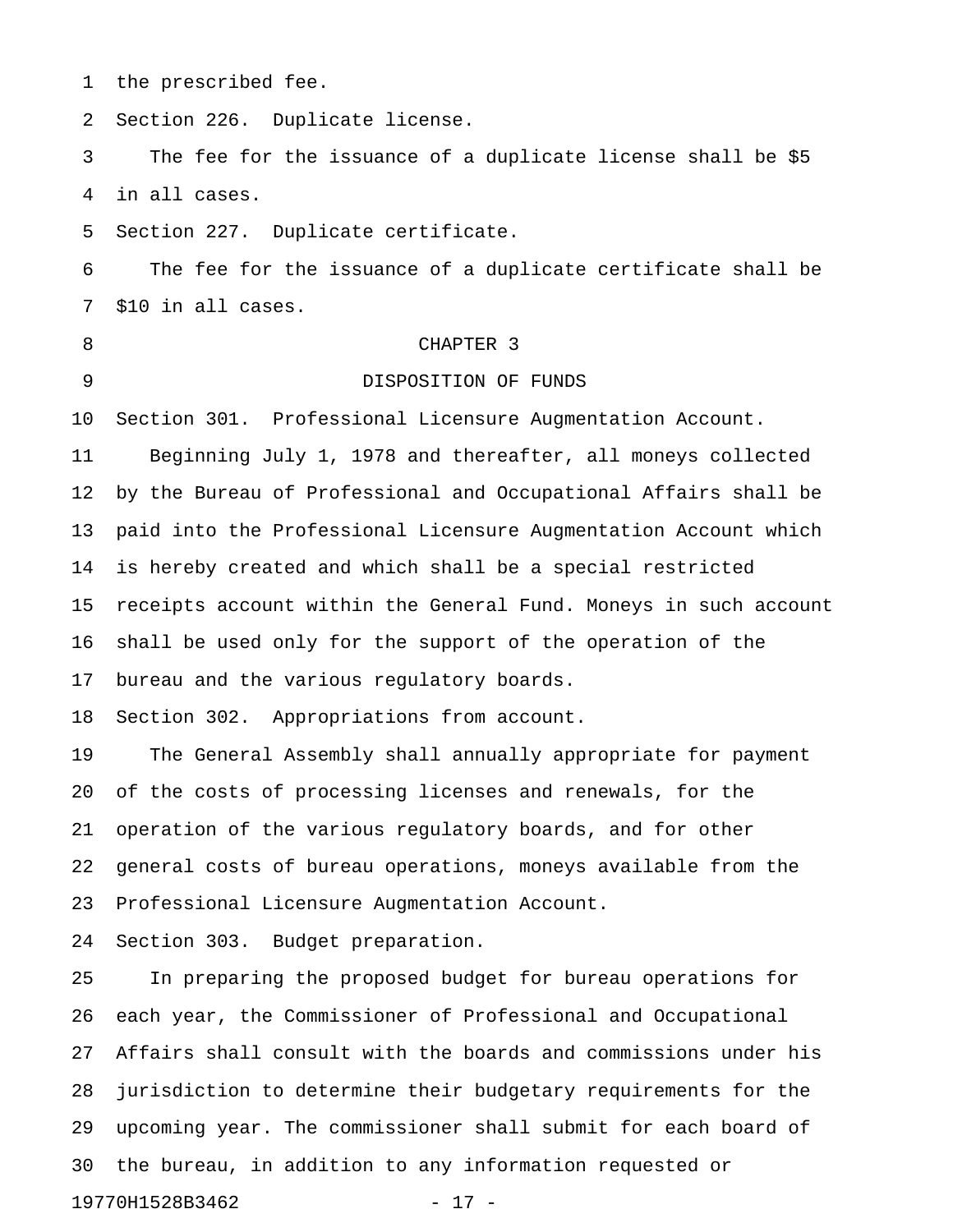| 1       | prescribed by the Secretary of the Budget, Secretary of the      |
|---------|------------------------------------------------------------------|
| 2       | Commonwealth, the Chairman of the House Appropriations Committee |
| 3       | and the Chairman of the Senate Appropriations Committee, the     |
| 4       | following information, for the most recent fiscal year:          |
| 5       | number of applications for licenses received;<br>(1)             |
| 6       | (2)<br>number of new and renewal licenses issued;                |
| 7       | number of applicants failing to qualify for licenses;<br>(3)     |
| 8       | (4)<br>number of inspections completed;                          |
| 9       | number of violations cited;<br>(5)                               |
| $10 \,$ | (6)<br>number of violations corrected;                           |
| 11      | licensees prosecuted;<br>(7)                                     |
| 12      | (8)<br>amount of expenditures incurred, classified in terms      |
| 13      | of administration, enforcement and investigation;                |
| 14      | (9)<br>the amount of fee revenue by type of license issued.      |
| 15      | (10)<br>personnel complement filled and vacant; and              |
| 16      | (11)<br>number of applications not processed by June 30 of the   |
| 17      | previous fiscal year.                                            |
| 18      | Section 304. Savings provision.                                  |
| 19      | Nothing in this chapter shall be construed to affect section     |
| 20      | 30 of the act of September 29, 1961 (P.L.1745, No.708), known as |
| 21      | "The Auctioneers' License Act," or section 907 of the act of     |
| 22      | October 15, 1975 (P.L.390, No.111), known as the "Health Care    |
| 23      | Services Malpractice Aet." ACT" OR TO DENY THE STATE BOARD OF    |
| 24      | MEDICAL EDUCATION AND LICENSURE THE FULL USE OF ALL FEES,        |
| 25      | CHARGES, AND FINES IT COLLECTS.                                  |
| 26      | Section 305. Transitional provisions.                            |
| 27      | For the remainder of fiscal year 1977-1978, such<br>(a)          |
| 28      | additional moneys as are attributable to the increased fees      |

29 provided by this act are hereby appropriated to the Department 30 of State for the operation of the department, but such moneys 19770H1528B3462 - 18 -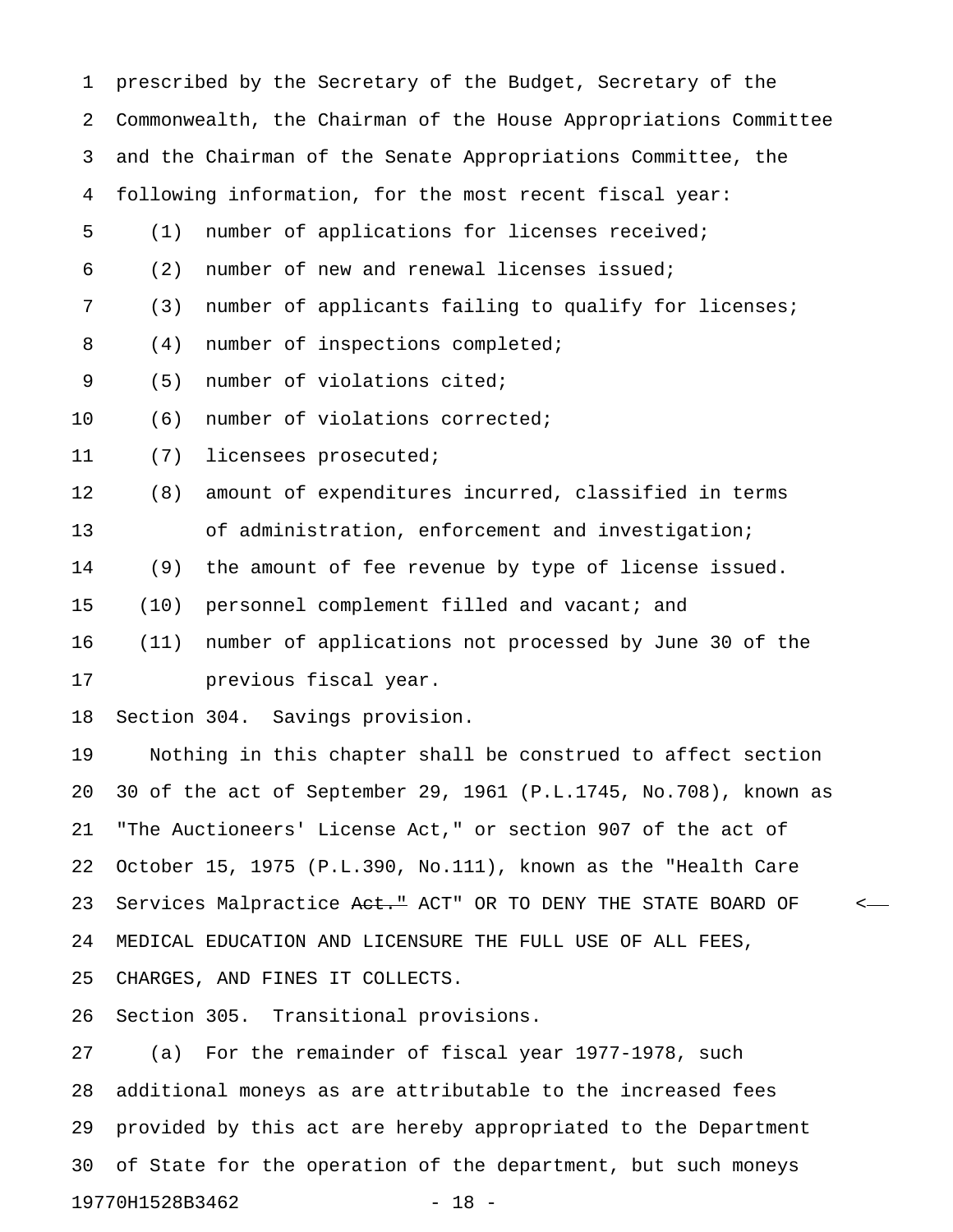1 shall not be spent until such expenditures are approved by the 2 Secretary of the Budget and the Chairmen of the House and Senate 3 Appropriations Committees. If any of such moneys remain 4 unapproved on July 1, 1978, such moneys shall be paid into the 5 Professional Licensure Augmentation Account.

6 (b) For the purposes of the license period normally ending 7 February 28, 1978 for those licensed pursuant to the act of May 8 1, 1929 (P.L.1216, No.427), known as the "Real Estate Brokers 9 License Act of one thousand nine hundred and twenty-nine," such 10 licenses shall not expire on February 28, 1978, but shall remain 11 in effect until April 15, 1978. The new license period shall 12 begin at such time. The provisions of this subsection shall 13 apply only to the license period beginning in 1978. Thereafter, 14 the licenses shall expire February 28 as currently provided by 15 law.

16 (C) THE TERM OF THE INCUMBENT COMMISSIONER OF PROFESSIONAL < 17 AND OCCUPATIONAL AFFAIRS SHALL EXPIRE 90 DAYS AFTER THE 18 EFFECTIVE DATE OF THIS ACT. THEREAFTER THE GOVERNOR SHALL 19 NOMINATE IN ACCORDANCE WITH THE PROVISIONS OF THE CONSTITUTION 20 OF THE COMMONWEALTH OF PENNSYLVANIA AND, BY AND WITH THE ADVICE 21 AND CONSENT OF A MAJORITY OF THE MEMBERS ELECTED TO THE SENATE, 22 APPOINT THE COMMISSIONER OF PROFESSIONAL AND OCCUPATIONAL 23 AFFAIRS, WHO SHALL SERVE AT THE PLEASURE OF THE GOVERNOR. 24 CHAPTER 4 25 REVIEW OF BOARDS AND COMMISSIONS 26 Section 401. Termination of boards, commissions of the Bureau 27 **carrier of Professional and Occupational Affairs.** 28  $(a)$  Schedule. Unless specifically authorized to continue in 29 being and function by act of the General Assembly subsequent to 30 the effective date of this act, every board and commission 19770H1528B3462 - 19 -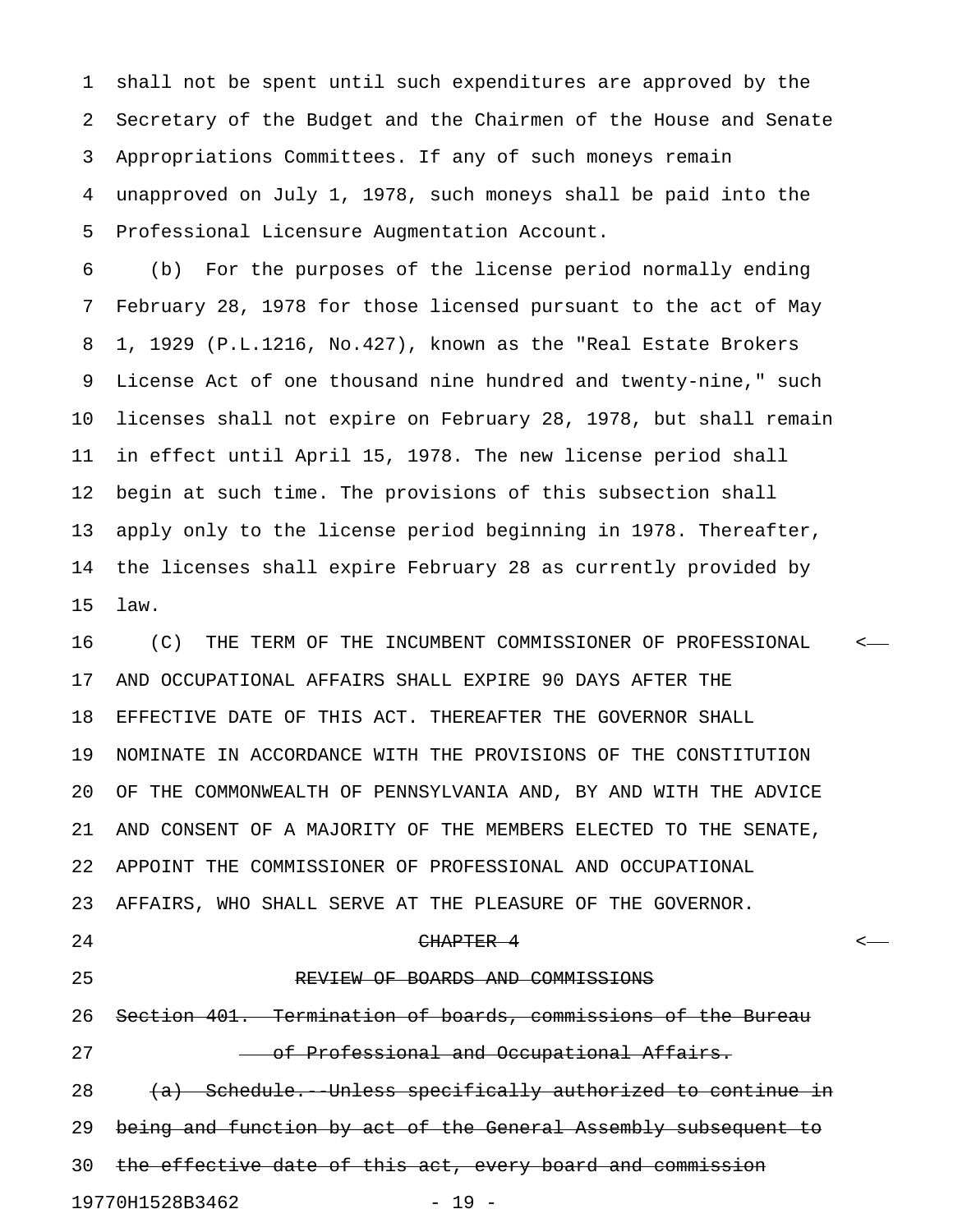| 1  | heretofore created by law, or by resolution adopted jointly by |
|----|----------------------------------------------------------------|
| 2  | the House of Representatives and the Senate or by either of    |
| 3  | them, shall wind up its affairs and go out of existence        |
| 4  | according to the following schedule:                           |
| 5  | $(1)$ On July 1, 1979:                                         |
| 6  | -State Board of Motor Vehicle Manufacturers, Dealers           |
| 7  | and Salesmen                                                   |
| 8  | The State Registration Board for Professional                  |
| 9  | Engineers                                                      |
| 10 | The State Board for the Examination of Publie                  |
| 11 | Accountants                                                    |
| 12 | The State Board of the Examination of Architects               |
| 13 | The State Board of the Examination of Landscape                |
| 14 | Architects                                                     |
| 15 | -The State Real Estate Commission                              |
| 16 | The State Board of Pharmacy                                    |
| 17 | $(2)$ On July 1, 1980:                                         |
| 18 | The State Board of Cosmetology                                 |
| 19 | The State Board of Barber Examiners                            |
| 20 | The State Board of Funeral Directors                           |
| 21 | The State Board of the Examination of Auctioneer               |
| 22 | <b>Examiners</b>                                               |
| 23 | -The State Board of Nursing Home Examiners                     |
| 24 | -The State Board of Podiatry Examiners                         |
| 25 | The State Board of Veterinary Medical Examiners                |
| 26 | $(3)$ On July 1, 1981:                                         |
| 27 | -The State Board of Medical Education and Licensure            |
| 28 | The State Board of Nurse Examiners                             |
| 29 | The State Dental Council and Examining Board                   |
| 30 | The State Board of Optometrical Examiners                      |
|    |                                                                |

19770H1528B3462 - 20 -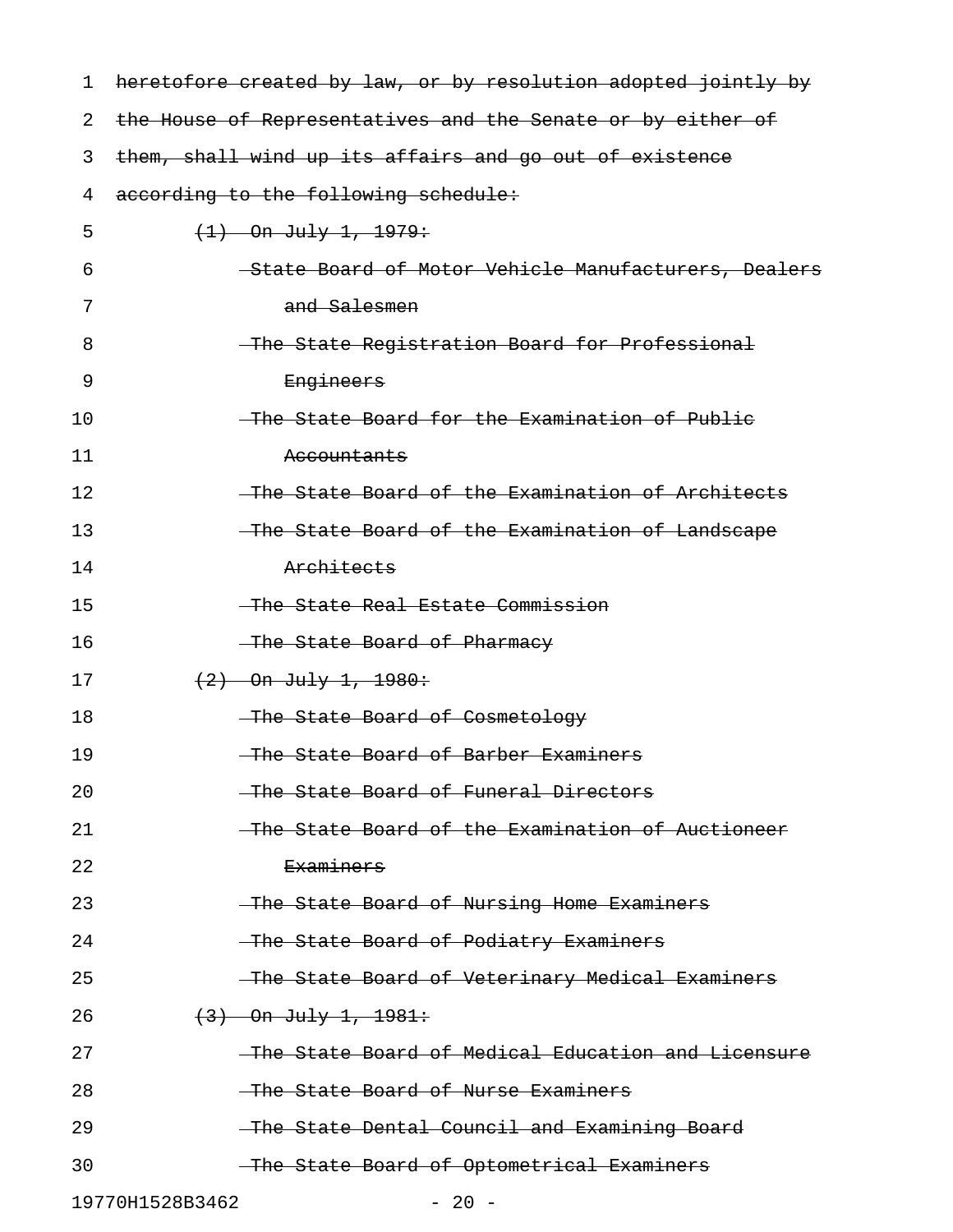| 1  | -The Pennsylvania Board of Psychologist Examiners                |
|----|------------------------------------------------------------------|
| 2  | -The State Board of the Examination of Chiropractic              |
| 3  | <b>Examiners</b>                                                 |
| 4  | The State Board of Osteopathic Examiners                         |
| 5  | The State Board of Physical Therapist Examiners                  |
| 6  | (b) General provision. Any agency omitted for the above          |
| 7  | list would be subject to provisions of this act.                 |
| 8  | (e) Terms. The terms of officers and members of any              |
| 9  | reestablished or re created boards, commissions or agencies      |
| 10 | shall not be altered in any manner whatsoever at the time of     |
| 11 | their reestablishment or re creation or at any other time.       |
| 12 | (d) Review. Reviews by the committee of reference in the         |
| 13 | General Assembly shall be completed at least three months before |
| 14 | the expiration of the agency concerned.                          |
| 15 | Section 402. Terms of office for members of boards, councils,    |
| 16 | commissions and agencies.                                        |
| 17 | Notwithstanding any law presently or hereafter enacted,          |
| 18 | except as to such boards, commissions, agencies or councils      |
| 19 | reestablished or re created by Act of Assembly hereafter         |
| 20 | approved, the terms of all officers of any board, commission,    |
| 21 | council or agency shall end on the same date as the agency set   |
| 22 | forth in section 401.                                            |
| 23 | Section 403. Transitional termination provisions.                |
| 24 | Whenever any program or agency is terminated or abolished        |
| 25 | pursuant to this section, the following provisions shall apply:  |
| 26 | (1) Upon termination, each board, council, commission or         |
| 27 | agency shall continue in existence until July 1 of the next      |
| 28 | succeeding year for the purpose of winding up its affairs.       |
| 29 | Termination shall not reduce or otherwise limit the powers or    |
| 30 | authority of each respective agency, board, council or           |
|    | 19770H1528B3462<br>$-21 -$                                       |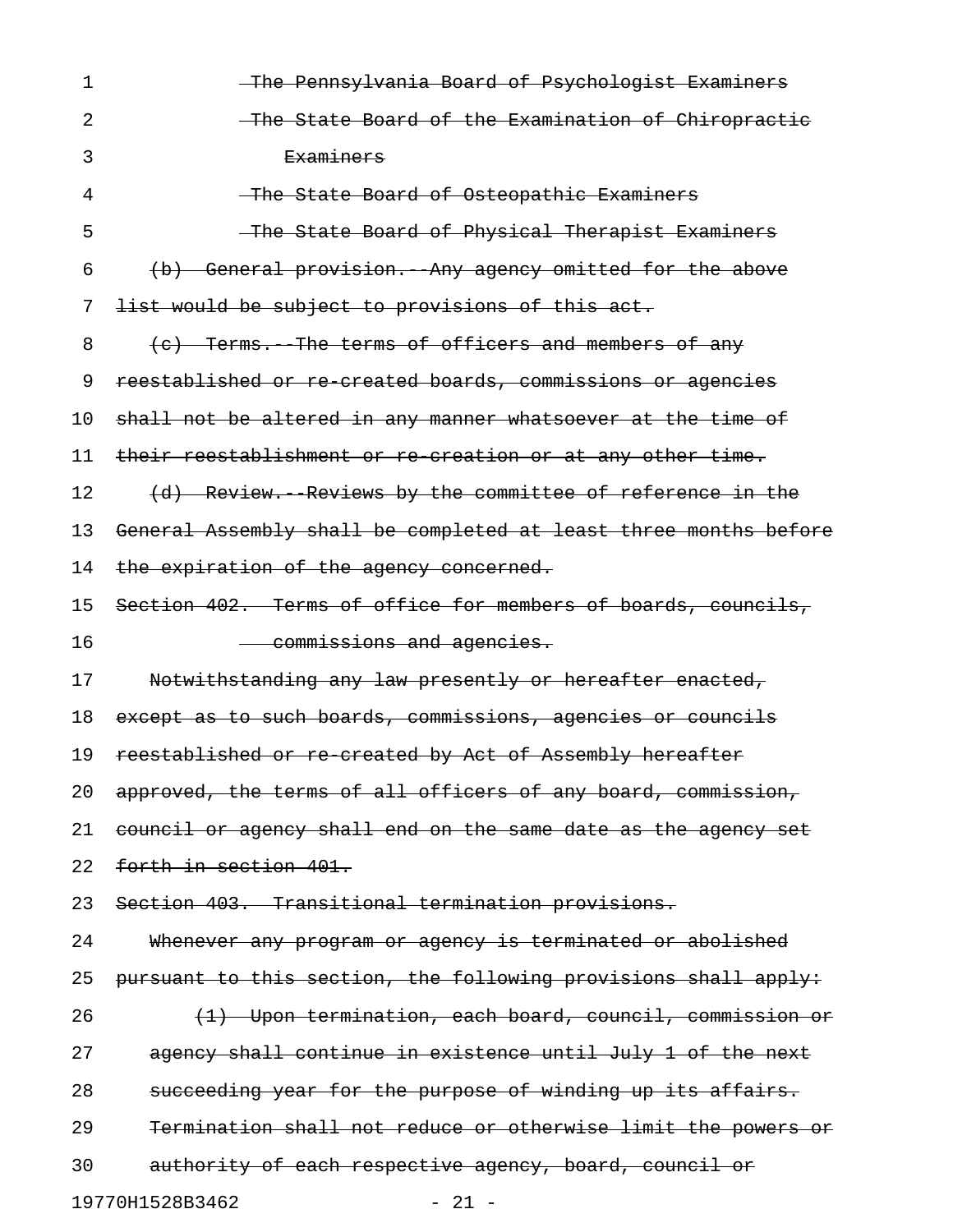1 commission during that period. Upon the expiration of the one 2 year after termination, each respective agency, board, 3 council or commission shall cease all activities.  $4$  (2) This act shall not cause the dismissal of any claim 5 or right of a citizen against any such agency, board, council 6 or commission or any claim or right of any agency, board, 7 council or commission terminated pursuant to this act which 8 is subject to litigation. 9 (3) The General Assembly shall not terminate the 10 existence or power of any agency which is created as a result 11 of an interstate compact except in accordance with the 12 provisions of the compact for termination of membership. 13 (4) Whenever any agency is terminated pursuant to the 14 **provisions of this act, the Commonwealth shall assume full** 15 responsibility for the payment of any outstanding bonded 16 indebtedness of the terminated agency. 17 Section 404. Continuation or reestablishment of boards, 18 **- councils, commissions and agencies.** 19 The life of any board, council, commission or agency 20 scheduled for termination under this section may be continued or 21 reestablished by the General Assembly for periods not to exceed 22 six years. 23 Any newly created commission, board, council or agency shall 24 have a life not to exceed six years and shall be subject to the 25 provisions of this act. 26 CHAPTER 5 4 < 27 REPEALS 28 Section <del>501.</del> 401. Specific repeals.  $\leftarrow$ 29 (a) The following acts or parts of acts are hereby repealed 30 insofar as they establish fixed fees inconsistent with those

19770H1528B3462 - 22 -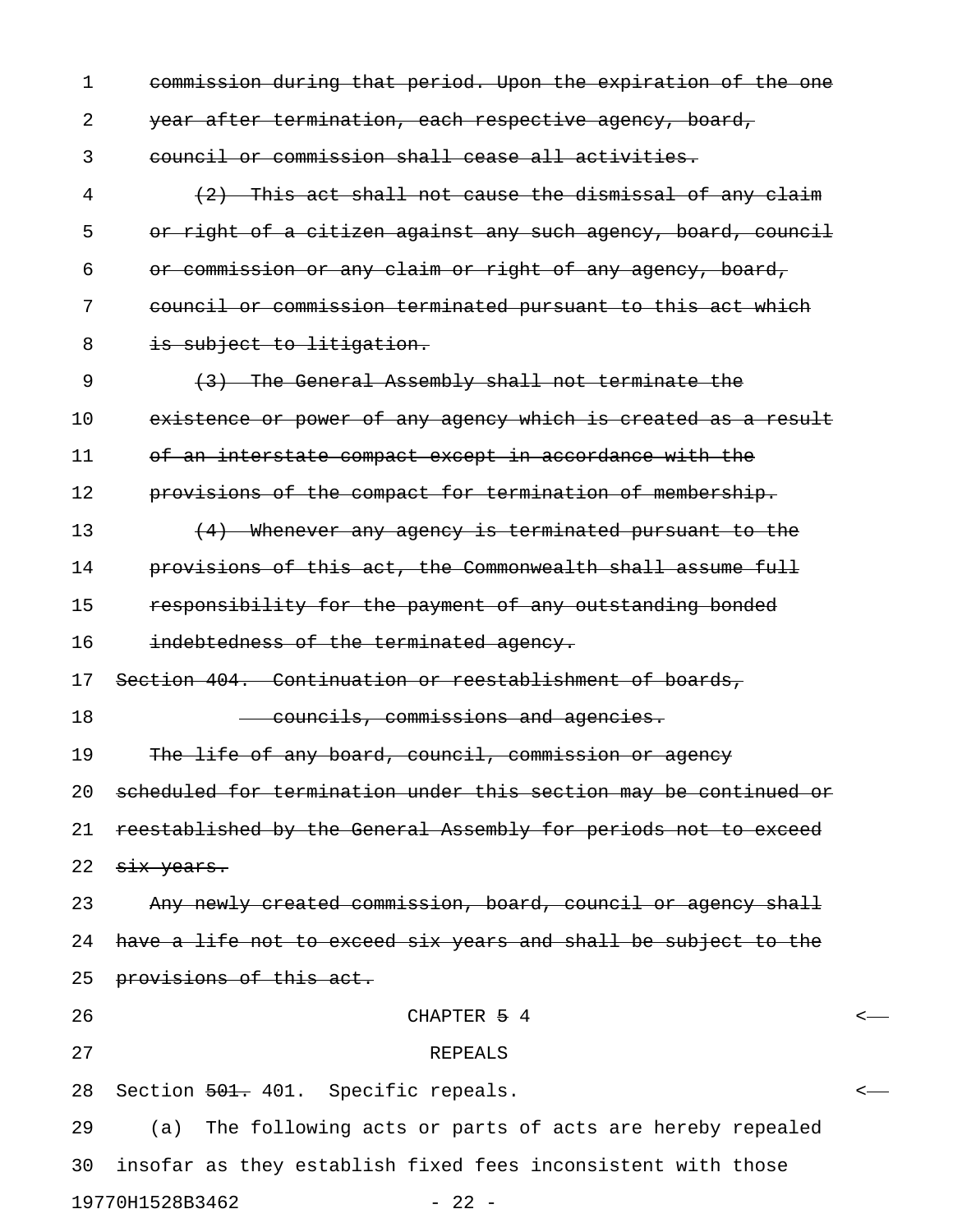1 fees contained in this act. To the extent such acts or parts of 2 acts authorize the fixing of fees by an agency for which a fee 3 has been set forth in this act, such acts shall not be construed 4 to be repealed or superseded by this act and those provisions 5 authorizing the fixing of fees by any agency shall remain in 6 effect:

7 Sections 8, 10 and 13, act of March 19, 1909 (P.L.46, No.29), 8 referred to as the Osteopathic Practice Law.

9 Sections 7 and 10, act of March 30, 1917 (P.L.21, No.10), 10 referred to as the Optometry Practice Law.

11 Sections 7(b) and (c), 10 and 11(b), act of July 12, 1919 12 (P.L.933, No.369), referred to as the Architects Registration 13 Law.

14 Sections 7(b), 8 and 9, act of May 1, 1929 (P.L.1216,

15 No.427), known as the "Real Estate Brokers License Act of one 16 thousand nine hundred and twenty-nine."

17 Sections 3, 5, 8 and 12, act of June 19, 1931 (P.L.589,

18 No.202), referred to as the Barbers' License Law.

19 Section 4, act of May 1, 1933 (P.L.216, No.76), known as "The 20 Dental Law."

21 Section 16, act of May 3, 1933 (P.L.242, No.86), referred to 22 as the Beauty Culture Law.

23 Section 9, act of May 23, 1945 (P.L.913, No.367), known as 24 the "Professional Engineers Registration Law."

25 Section 8.2, act of May 26, 1947 (P.L.318, NO.140), known as 26 "The C. P. A. Law."

27 Sections 6 and 10(a), act of May 22, 1951 (P.L.317, No.69), 28 known as "The Professional Nursing Law."

29 Section 9, act of August 10, 1951 (P.L.1182, No.264), known 30 as the "Chiropractic Registration Act of 1951."

19770H1528B3462 - 23 -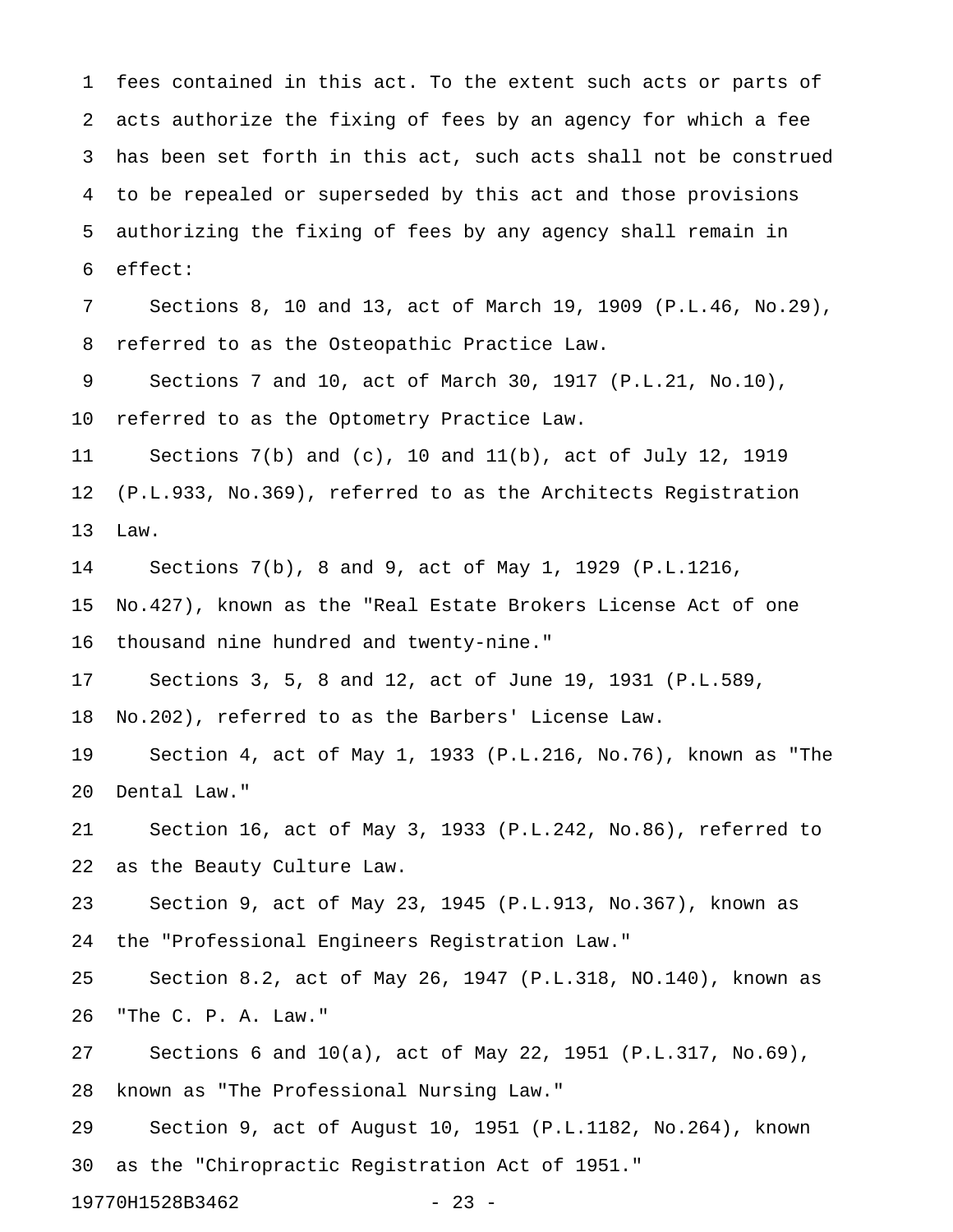1 Sections 4, 9 and 10, act of March 2, 1956 (P.L.1206, 2 No.375), known as the "Podiatry Act of 1956." 3 Sections 5 and 13, act of March 2, 1956 (P.L.1211, No.376), 4 known as the "Practical Nurse Law." 5 Sections 3 and 4(f), act of September 27, 1961 (P.L.1700, 6 No.699), known as the "Pharmacy Act." 7 Section 13, act of September 29, 1961 (P.L.1745, No.708), 8 known as "The Auctioneers' License Act." 9 Sections 6 and 9, act of September 9, 1965 (P.L.499, No.254), 10 known as the "Motor Vehicle Manufacturer's, Dealer's and 11 Salesmen's License Act." 12 Section 5, act of January 24, 1966 (1965 P.L.1527, No.535), 13 known as the "Landscape Architects' Registration Law." 14 Sections 6(a), 9(b) and 10, act of June 22, 1970 (P.L.378, 15 NO.122), known as the "Nursing Home Administrators License Act." 16 Sections 6(a)(4) and 15, act of March 23, 1972 (P.L.136, 17 No.52), referred to as the Psychologists License Act. 18 Section 10, act of December 27, 1974 (P.L.995, No.326), known 19 as the "Veterinary Medicine Practice Act." 20 Sections 5, 6(d) and (g), and 7, act of October 10, 1975 21 (P.L.383, No.110), known as the "Physical Therapy Practice Act." 22 (b) All acts or parts of acts inconsistent with the 23 provisions of this act relating to the collection and payment of 24 fees as herein provided are hereby repealed to the extent of the 25 inconsistency. 26 Section <del>502.</del> 402. General repeal.  $\sim$ 27 All other acts or parts of acts inconsistent herewith are 28 hereby repealed to the extent of any inconsistency. 29 CHAPTER 6 5 < 30 MISCELLANEOUS PROVISIONS

19770H1528B3462 - 24 -